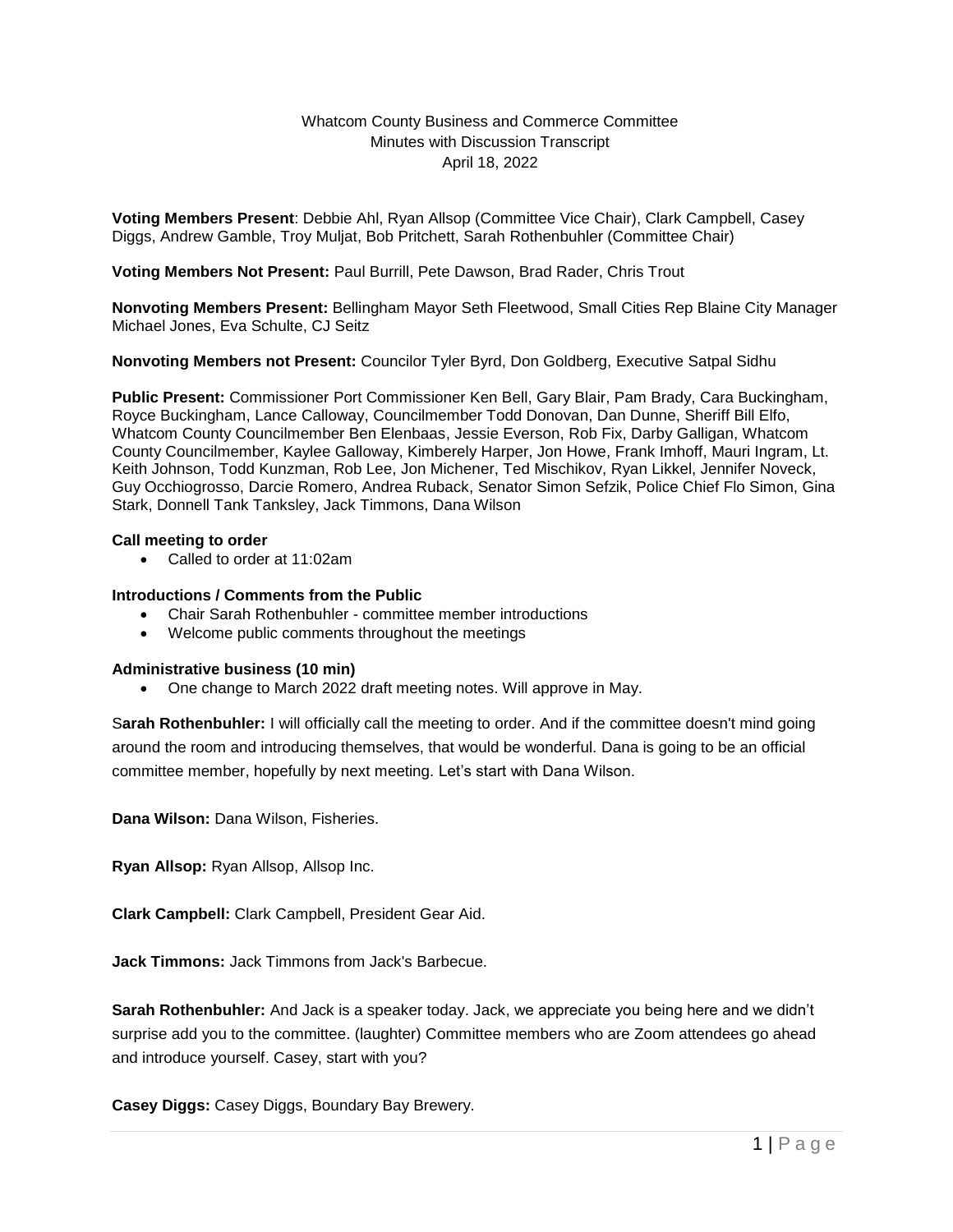**Blaine City Manager Michael Jones:** I'll go next. Blaine City Manager Michael Jones, city manager for the City of Blaine. And I'm the small city rep.

**Sarah Rothenbuhler:** Thanks Michael.

**Troy Muljat:** Troy Muljat. Muljat Group. General Business.

**Port Commissioner Ken Bell:** Port Commissioner Ken Bell. Port of Bellingham. Welcome, Bill Elfo.

**Sheriff Bill Elfo:** Thank you.

**Sarah Rothenbuhler:** Bob, do you mind introducing yourself?

**Bob Pritchett:** Sorry. I had a little hardware problem here. Bob Pritchett with Faith Life.

**CJ Seitz:** Good morning, CJ from Western.

**Sarah Rothenbuhler:** Great. Did all the committee members have a chance to introduce themselves? Okay. I'm Sarah Rothenbuhler, chair for the committee and also owner of Birch Equipment. We'll dive right into the meeting. Administrative business: We do have meeting minutes to approve from the March meeting. Casey, I think you had a note on that.

**Casey Diggs:** Yeah. I just wanted to say that I was wrong in the meeting minutes last time. The parking will go up from 11 a.m. to 6 p.m. rather than 10 a.m. to 6 p.m. If we could adjust the notes. I wanted you all to know that, so you knew when parking actually was.

**Sarah Rothenbuhler:** If everyone's good with it, we can adjust March meeting notes. When we send May Agenda and April meeting notes we'll include March meeting notes as well with the correction if that sounds good to everyone.

### **Clark Campbell:** Second.

**Sarah Rothenbuhler:** So approved. Welcome comments from the public. We've got a fairly full meeting today, but we would love to hear what people have to say. The speakers will speak, and then we'll have a Q&A session afterwards. It does not just need to be committee members making comments, thank you all for being here. With no further ado, Sheriff Elfo, thank you so much for being here.

# *Whatcom County's Deteriorating Community Safety - Reasons & Remedies,*

*Presented by Whatcom County Sheriff Bill Elfo*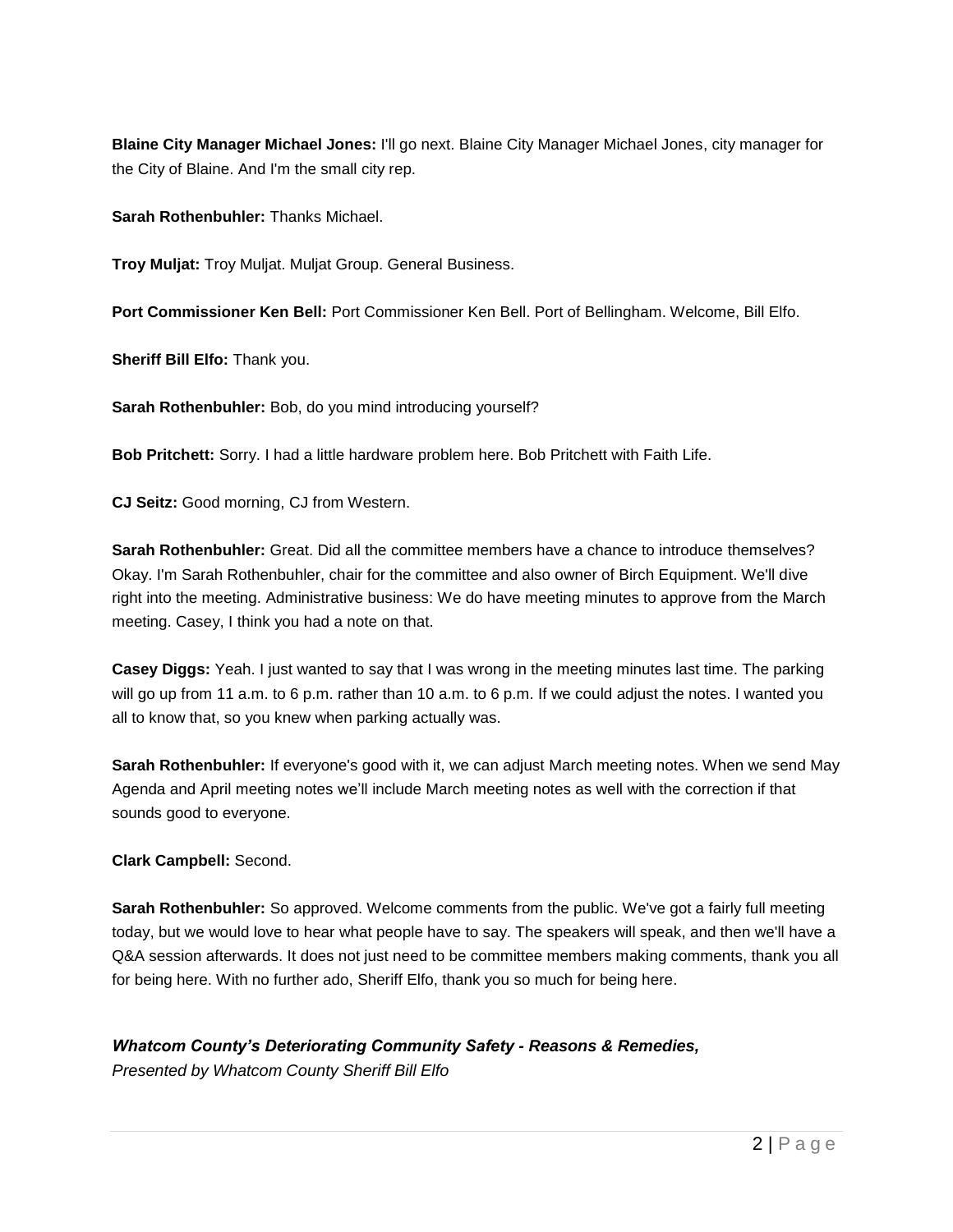**Sheriff Bill Elfo:** Thank you very much for having me. I really appreciate it, and it's good to meet this group. I know some of you already and look forward to meeting the rest of you over time.

**Sheriff Bill Elfo:** I want to start out on something in non-criminal justice related. I see Mr. Timmons from Jack's Barbecue is on the committee and wanted to thank them for their generous support of the Behind the Badge Foundation to provide support for law enforcement officer's families who are killed in the line of duty. We had the annual fundraiser a week ago Saturday down in SeaTac, and Jack's Barbecue was a sponsor. I'm very happy to see this business coming to Bellingham as well. Thank you.

**Jack Timmons:** I have to say the meeting title and invite I had to show to my friends, because it's called 'Whatcom County's Deteriorating Community Safety -- Intro and Welcome to Jack's Barbecue.

**Sarah Rothenbuhler:** That sadly is a bit of a play on what's going on in our community. I'm sorry to throw that back-to-back.

**Jack Timmons:** It's frameable.

**Sarah Rothenbuhler:** Sheriff Elfo, what are the reasons, and what are the remedies?

**Sheriff Bill Elfo:** I think you'd have to be living under a rock not to know crime's dramatically increasing in Whatcom County and across the State of Washington. Really most of the country, as well, is having increasing crime trends. But I think locally we are in the midst of a perfect storm that has led to a very acute problem. I know you'll be astounded, because I look much younger, but I've been in law enforcement for 48 years, and I've never seen things deteriorating so quickly and to the extent they have, as we have here over the last couple of years. This perfect storm, as I describe it, is attributable, number one, to the lack of space -- and I'll attribute or I'll elaborate on that; Some legislation that prevents law enforcement officers from preventing crime, investigating crime, and capturing criminals. It has been very demoralizing for law enforcement. We have a lot of officers leaving the profession. We have a lot of difficulty in recruiting new people. Where we used to have eighty people apply for a job, we're lucky to have five now. In the last couple of years, this sentiment has really had an impact, just to give you a little bit of a perspective. I understand Chief Simon is going to be here as well.

### **Police Chief Flo Simon:** I'm here.

**Sheriff Bill Elfo:** Oh, great! So, I'll talk about the crime in the unincorporated areas of the county. I know it's a county wide issue. We all share the same jail, and part of it has to do, as I said before, with a lack of jail space. We'll talk about the six months prior to the legislation taking effect and six months after, so that's February to July of last year. and July to February of this year.

Aggravated assaults, which are felonious assaults, most serious assaults are up 54.82% in unincorporated Whatcom County. Burglaries are up 70.59%. Vandalism are up almost 20%. Thefts are up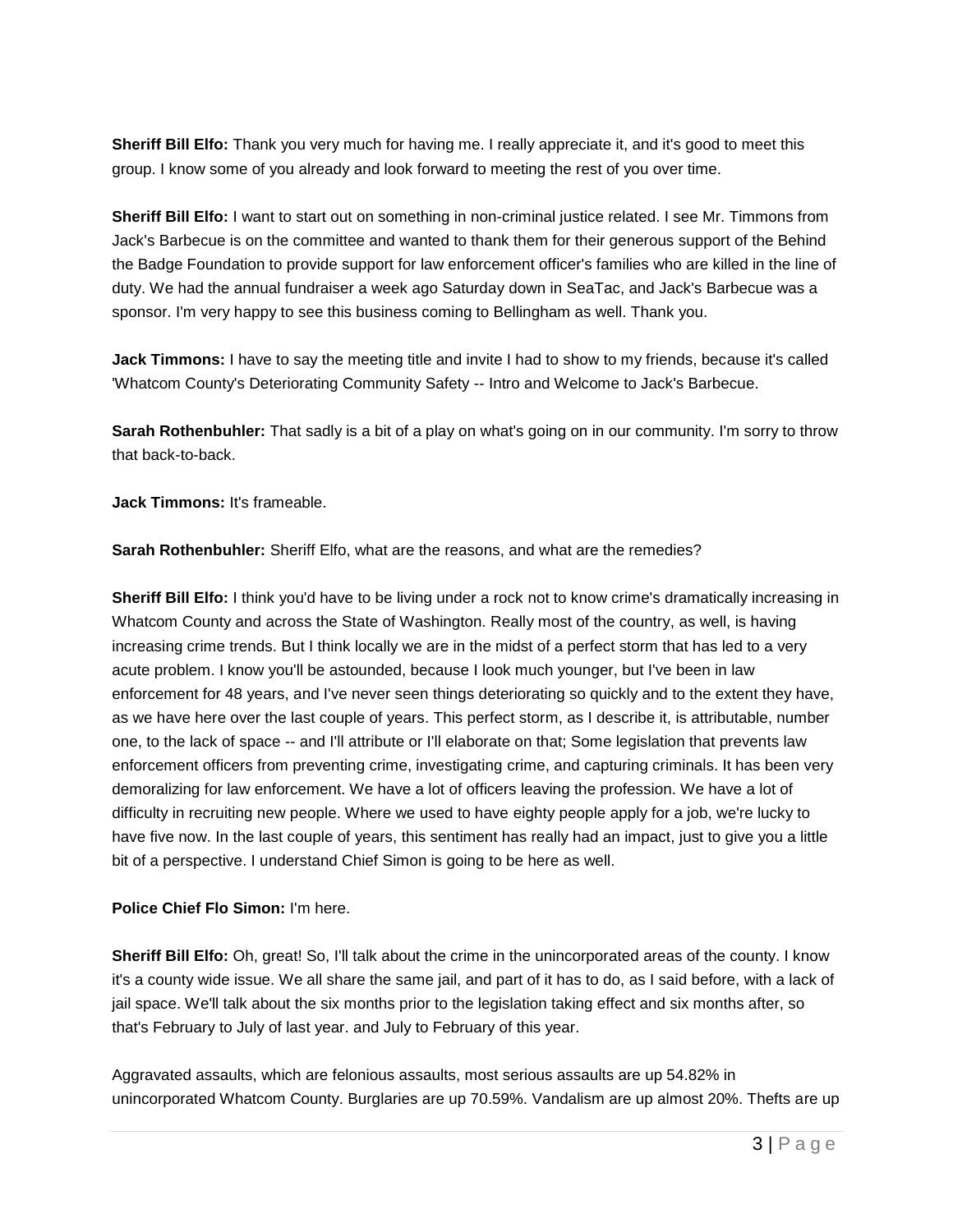over 34%, and I think they're probably up higher, but some people have just given up reporting. Vehicle prowls -- that's when someone breaks into your car -- are up over 77%, and that does not include the cities. I think Flo will be able to elaborate on some of the issues they're having there that may be even more profound. Motor vehicles -- I just got a report from the agency that tracks crime statistics in Washington, and they're going to be releasing all their crime statistics probably in late May or early June for 2021. They're validating them currently. But they did give us a snapshot on stolen vehicles in Whatcom County. This is the entire county, not just the unincorporated areas and exceeds the statewide increase. I think the statewide increase was around 88%. In Whatcom County, a comparison of auto thefts for the prior year before the law taking effect, now shows an increase of 331% of stolen cars. I looked at March 2021 to March of 2022 and the county went from twelve auto thefts in 2021 to 84 in 2022. That's a 600% increase in stolen cars. So, the trend is continuing. It's problematic, and everybody's feeling it.

I had to go shopping with my wife the other day. I don't like going in the stores anyhow, but that's an excuse to sit in the car to make sure nobody steals it while she's shopping.

At the jail for countywide bookings, we're seeing violations of protection orders. Mostly domestic violence cases are up 36%. Assaults on our officers -- and this is county wide-- booking is up 127%. Our cases of resisting arrest are up 24%. The first thing I'll hit on is the jail space. I've been sheriff since 2003, and during that time there's been about eight different committees, commissions, task forces, engineering studies, a study by the US Department of Justice that reported that the jail needed to be replaced as soon as possible. It was unsafe and had failing infrastructure and critical infrastructure and safety systems. This has never really gotten the support we needed to get it off the ground. So, to manage the jail population, we're on what we call booking restrictions that prevents officers from booking people on most property crimes, including when they fail to show up in court. They come in or they get a summons, or they get a citation to come to court. They don't show up. We don't have space to serve the warrants.

Another phenomena we're seeing, even when we do book people, the judges are setting no bail or low bail. And I don't think that's as much to coddle criminals as it is that there's just no space in the facility. So, we see the same people being caught, book, released. They're out in a day, two days, three days. Then we're seeing them again being booked over and over and over again. Again, it's a decades long problem with the lack of jail space. It's been aggravated by failures and critical infrastructure. We've had to replace all the doors in the jail, the windows in the jail, and now the elevators are failing. That's just not an inconvenience. When you have a deputy trapped in an elevator with a violent inmate or you have an inmate or an officer and some type of medical emergency, the fire escape is not the option, so the dangers there are self-evident.

I think Executive Loews and Executive Sidhu have done a good job of advocating for maintenance on the facility. The sheriff operates the jail, but the county facilities department oversees the maintenance, repairs, and has the budgetary authority. Unfortunately, I think that was ignored some years back and things deteriorated and continued to get worse. Other factors are COVID. We have to socially distance the inmates. While the courts closed down and they stopped their operations during COVID outbreaks,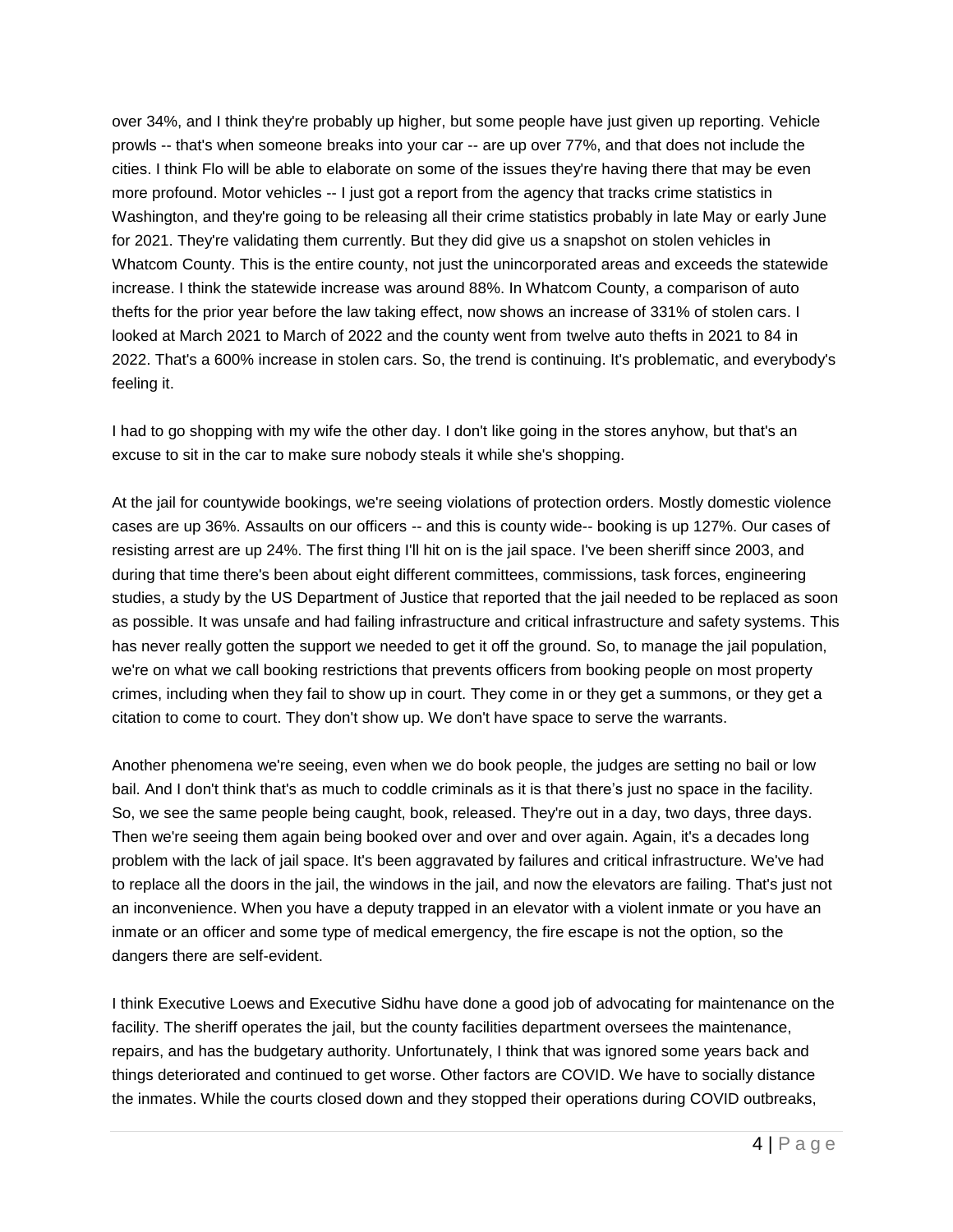our people have to come to work. We've had COVID spread through the facility. Officers have contracted COVID and have taken it home to their families, and we've directly correlated that to the inmates.

And when the courts were closed, it caused a backlog which was dangerous because generally the people being held in jail are really, really dangerous. So there were no trials during Covid, and we have a backup of people that can't get to trial to settle their case. That's causing the population increase. We have a lack of specialized space needed for people with serious physical and physical health needs, and I have an obligation, despite the lack of space, to operate the facility in accordance with safety and constitutional standards. We always try to argue we're an emergency, but it's hard to say there's an emergency that's existed for over 25 years, long before I became sheriff. It's just grown increasingly worse.

Another thing we're dealing with is this new police reform legislation. As I said before, it's prevented deputies from investigating crime, preventing crime, and capturing criminals. Prior to 2021, in every state in the country, officers have been able to conduct brief, temporary investigative stops, sometimes called Terry stops. They're not based on a hunch. They're based on specific, articulable facts that would lead a reasonable officer to believe someone has been, is or is about to engage in criminal activity. It doesn't have to rise to the higher level of probable cause that is necessary for arrest. Our state legislature in 2021 prohibited us from conducting these Terry stops, and as a result, we were the only state out of the other fifty to restrict this. That has been somewhat remedied. They realized, I think they made a mistake or they're hearing a lot of noise about it. The legislature did modify that. They never restored it to where it was, so we're going to have to see what the impact is. Before an officer can detain someone, at least prior to a few weeks ago, they had to have probable cause to arrest. Often probable cause is not established until after an investigatory stop is conducted and they gather evidence or have witnesses come to view an offender. That had a tremendous impact.

Vehicle pursuits are prohibited now unless there is probable cause. Reasonable suspicion is not sufficient, except in the case or DUIs. Very strangely, they found in DUIs we could pursue people, but we can't pursue them for other serious felonies such as murder, kidnaping and some sex offenses based on probable cause alone. They've limited that ability -- even when we do have probable cause, we can't pursue someone for what are serious crimes. If someone assaults one of our officers, if they punch an officer in the nose and get into their car and drive away, that's not included in the list of crimes for which we can pursue. Domestic violence -- unless it amounts to a deadly assault -- we cannot pursue. If someone breaks into your home, even if we have probable cause, we cannot pursue. I testified in the last session in committee regarding the need to modify this. I consider residential burglary a very serious crime. We see people, particularly vulnerable, elderly people afraid to go back into their homes after they've been violated in such a way where their sanctity of their of their home. In my career, I've seen people interrupt residential burglaries in progress and become seriously assaulted, in several cases murdered by the people that committed the burglary.

And this is really odd. The legislature, both the House and the Senate, voted to modify that prohibition on vehicle pursuits to some extent. Then there's a process I just learned about called concurrence. The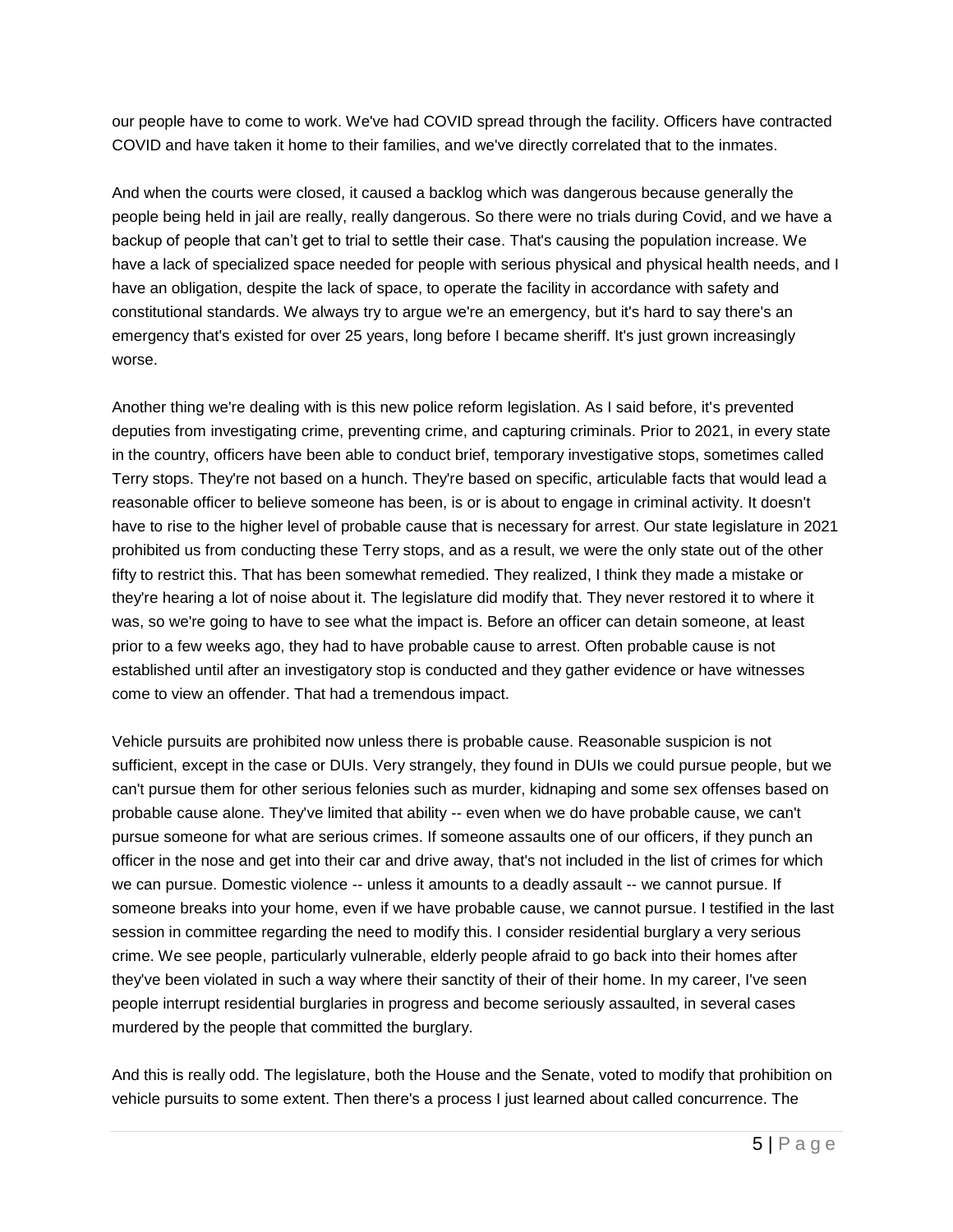House leadership held up the vote, so it never came to the floor. So that law has not changed. I'll grant you that pursuits are highly dangerous activity. Other people are exposed to harm. All the law enforcement agencies in Whatcom County had prudent policies in effect as well as training. If the benefit of the pursuit were outweighed by the dangers presented to the public, we would terminate pursuits. All our people were trained in pursuit driving and pursuit intervention techniques and were given the equipment to stop pursuits, but we are kind of in a bind with that. That is not changed.

The law has limited our officer's ability to use reasonable and necessary force and increased civil and criminal liability for what they can do. In fact, they just recently changed this, but before using force, even reasonable and necessary force, the legislature said we needed to consider and justify basically just not leaving the area and walking away from whatever the problem was rather than engage in the use of force. That just borders on the absurd. They limited our ability to take people into custody for mental health crises that were presenting grave danger to themselves or others. I think we've seen a profound increase in that throughout the county, but particularly downtown. That has been remedied somewhat so that's been somewhat restored over the last few weeks. They limited our ability to interview people suspected of crimes. We have to record interviews now, and we cannot interview a juvenile - that's anyone under eighteen. Even if they waive their rights, if their parents waive their rights, or even if their attorney waives their rights and say they could speak to the police unless they have an attorney actually present. That will cut off any confessions from juveniles, who sometimes as you know, commit some pretty heinous crimes.

The drug law. That was a change in our state. Drug laws are very, very profound. At a time where we're seeing an increase in opioid deaths, and we're seeing, very sadly, an increase in deaths influenced by the introduction of fentanyl into our community that's usually used to lace other drugs. People thinking they're buying street marijuana find out it's laced with Fentanyl. We've had deaths in the county of drug users as a result. We've worked a couple of cases where we've charged people with homicide by delivery. It's very complicated, and it takes a long time. The problem continues and people are dying.

What happened in February of 2021 is our state Supreme Court reversed prior precedent, I think, from 1958, if I remember correctly. It said that because the statute prohibiting controlled substances does not have a knowing element enumerated in the statute, that it was unconstitutional. The same court had ruled before that that was not an issue. Our legislature could have fixed it by just adding the word "knowing" in front of possession, but they went further and classified all drug possession laws from felonies to misdemeanors. So, they're not gross misdemeanors, but simple misdemeanors. They also said we can't book them into jail unless we give them two referrals to treatment. I'm all for treatment over putting people in jail that are users of drugs, but a lot of people's motivation to get off drugs and get the help they need is to be put into a drug court or some type of diversion program that was operated by our prosecutor's office. We can get them the medical help they need in the immediate situation and save them sometimes from dying.

Our option now is to leave them on the street, and what is just beyond -- I'll use the word crazy -- is there's no quantity limits. So, someone could have fifty kilograms of fentanyl under state law and we're looking at a misdemeanor. So, what we do in a lot of those cases, we try to get them charged federally.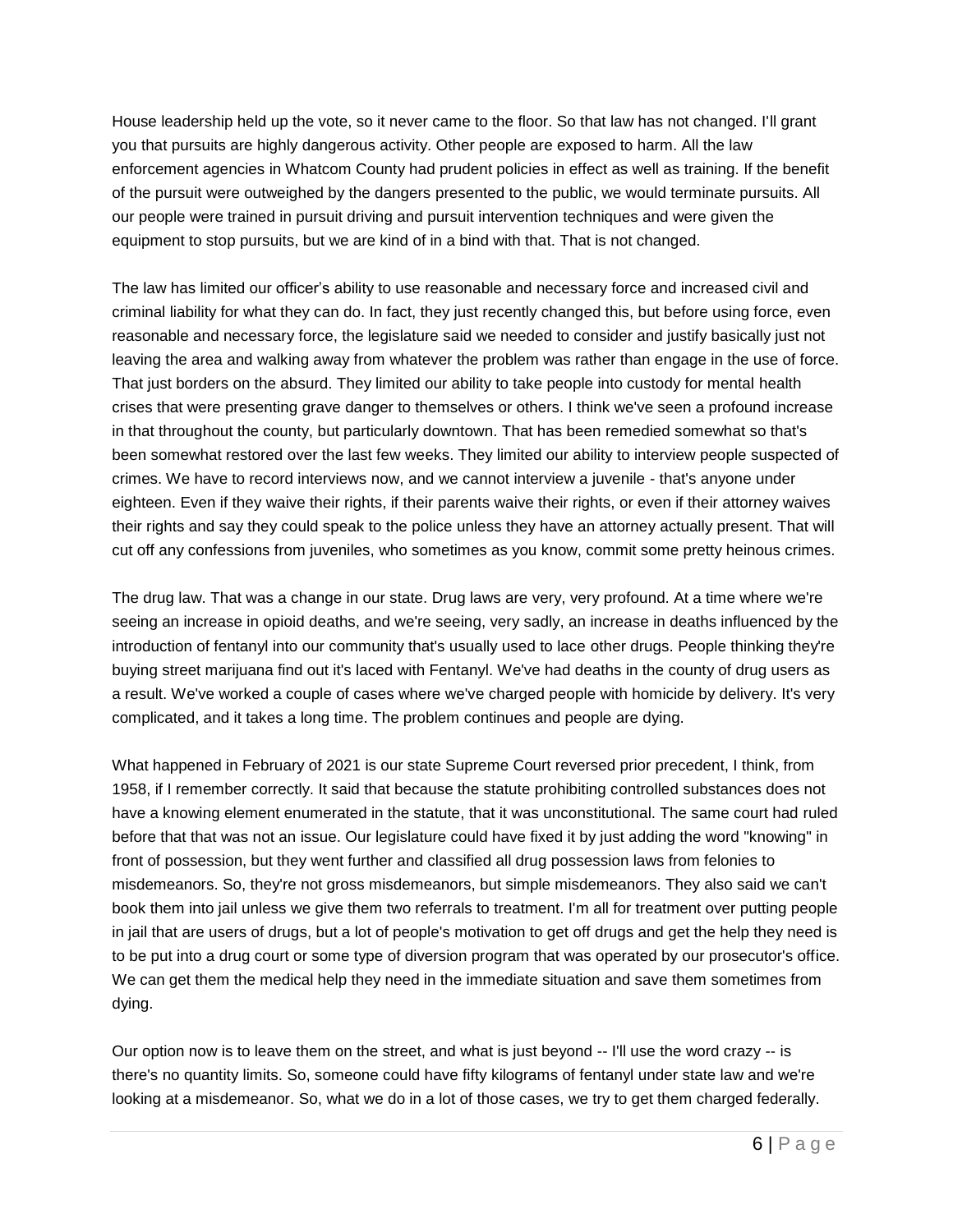We have a drug task force that's co-located with the DEA, and our deputies assigned to that task force have been making use of the federal system. We can charge with sale and delivery if we could prove that, but you can't infer that or presume that just because they're in a large possession of drugs.

I talked about demoralization of law enforcement. I think we've all heard some of the rhetoric. To me, most of it's unjustified, vile, and stated for other reasons. We had marches and demonstrations following, and I'll call it a murder. I agree George Floyd was murdered and the officers need to be held accountable, but that did not happen here. That happened in Minnesota, and it's happening in other parts of the country. I think we have very professional law enforcement in Whatcom County and across our state. When we see people marching around with signs, 'kill cops', 'all cops are bastards', it sends a signal to our officers. They ask themselves 'Do I really want to put my life on the line? Do I want to leave my family every holiday? Or can I get another job doing something, perhaps for more money without putting up with shift work, 24 hour a day operations and then take this abuse on top of it?'.

The Washington State Criminal Justice Training Commission, and I served on that for 11 years and nine months, decides as to whether an officer who has engaged in misconduct will lose their certification or their license to be an officer. I thought the teeth we had in that law was inadequate. It relied on a large part of departments reporting misconduct properly and doing a proper investigation and arbitration that occurs internally or civil service hearings within the departments. I thought it would need to be toughened, but what they did is they went further. They changed the composition of the Training Commission from thirteen members to twenty-one. The majority of the people that oversaw this operation previously were in law enforcement. They were chiefs, sheriffs, the chief of the state patrol, people from corrections, line level officers. So it was just like lawyers, doctors, dentists -- the people that oversee misconduct are people that work in the profession. Usually there's a couple of citizens appointed to serve too to balance it out to make sure there's transparency. Well, they've changed the composition of this board to twenty-one people, and the minority are people that are involved in law enforcement, policing, or corrections. The governor has appointed people to the commission who state their families have been the recipient of police violence. They call it police violence, regardless of whether the officers were ever charged with a crime or found a completed misconduct. I think the appearance of fairness would be like calling a jury and to try a case against an officer and have only everybody's family in there that was killed by a police officer not being fair and unbiased. This is just unfolding, and we're going to see where it goes.

But man, we're seeing an exodus of good officers. Some are going to other states where they feel they can do their job more effectively. Others are looking to leave by moving up their retirement dates. We have a very high standard for hiring deputies, and I think all police departments in our county do. They're very difficult to replace. It takes maybe 15 to 16 months until they become fully functional on their own by the time they go to the academy and go through our field training program and probation. The net result has been less officers on the street, more delayed responses to crime, and less, what I call, proactive policing, which has been so effective in past decades in preventing crime. Essentially, they feel vulnerable, and they hesitate to act when they should. This is not good news for our community and undoubtedly will grow worse, I think, before it gets better. I think the best we can do is fight for changes in the legislation and find a way to remedy this jail situation in Whatcom County that's gone unresolved for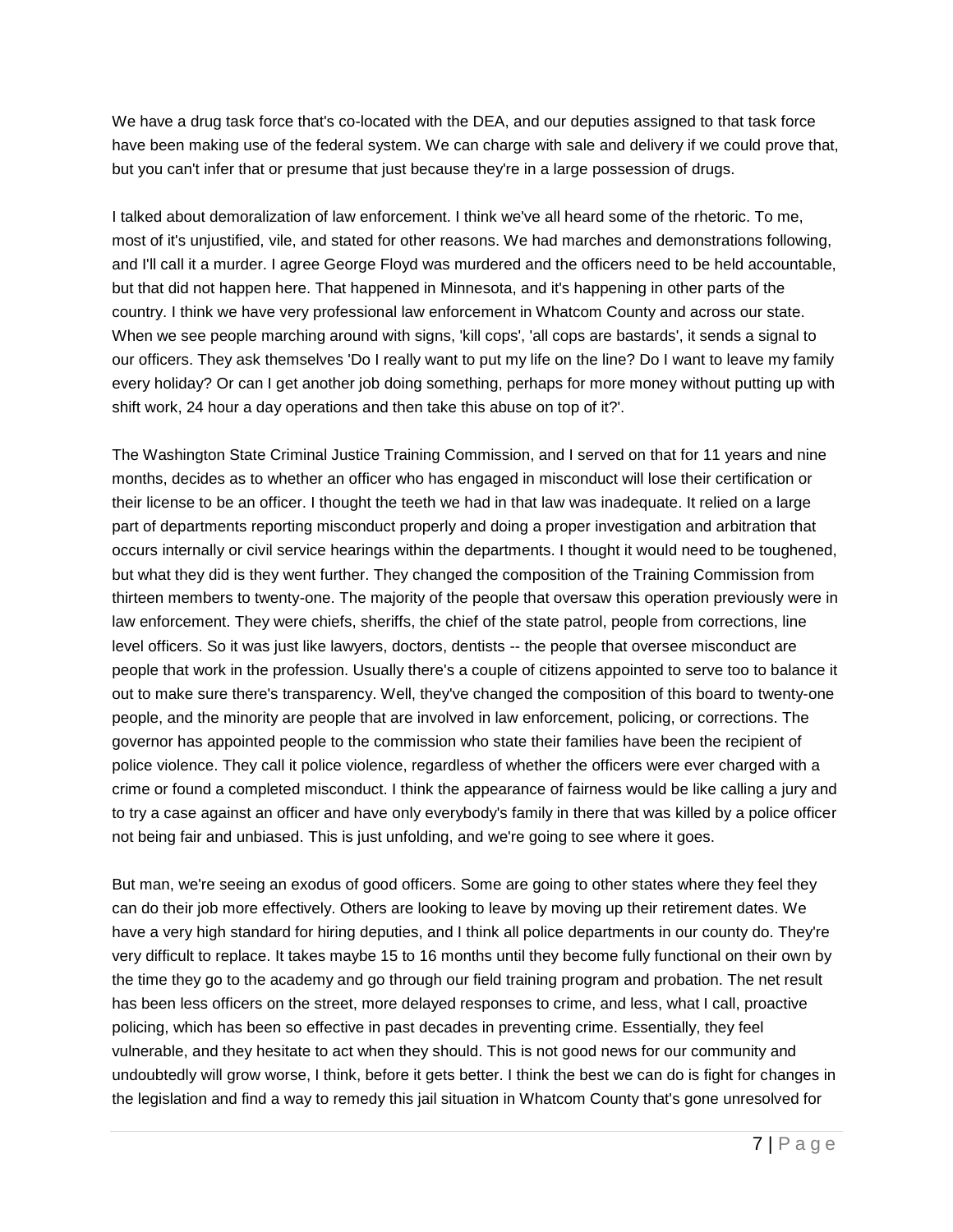decades. We hear a lot about mass incarceration in America, and I think that's debatable to the extent that exists in Washington state. But you don't balance rectifying mass incarceration by not holding people accountable or putting them in a facility that doesn't meet minimum standards for security or public health. I thought I would leave time for questions in my presentation. I wish I had good news to report, but I think we're having we're in a real situation now. As I said, I call it the perfect storm. Bad things are coming together.

**Ryan Allsop:** Thank you Sheriff Elfo. John, do you mind putting the notes visible, so we can see any comments on the side or questions that are coming into the chat? Sorry.

**Sarah Rothenbuhler:** Thank you, Sheriff Elfo. The floor is open for questions and comments.

**Ryan Allsop:** There's lots, I'm sure.

**Sarah Rothenbuhler:** Clark were you just going to say something?

**Clark Campbell:** No, I'm just formulating. Go ahead.

**Sarah Rothenbuhler:** I was going to ask about the future jail status. Where are we now?

**Sheriff Bill Elfo:** They have formed another committee to study whether we need a jail, how big it should be, where it should be located, and as I said, there's probably been nine different studies and five different citizen committees in the past. The last one unanimously recommended rebuilding a jail and moving forward to purchase property, but it's delayed again. We're looking here at the sheriff's office of getting additional jail space. I'm excited that Chief Simon's crew may have been able to locate some space in Snohomish County that we may or may not be able to move some inmates to. We're working with Kittitas County in Ellensberg to try to move some people there, but that creates issues for the courts where attorneys claim they don't have access to their clients. We have to move people back and forth to trial, particularly in the winter across the mountains that can be challenging to meet timeliness needs. I'm kind of hopeful we're able to work something out with Snohomish County and Bellingham to get some relief.

**Clark Campbell:** Are you seeing similar trends for the numbers that you quoted in terms of violent assault and burglary across the state? And what's the comparison to the numbers you're hearing from Skagit County? Is this a North County thing that's happening or is it particular really much more to Whatcom?

**Sheriff Bill Elfo:** I just took a quick look before this meeting. For Skagit County on auto thefts, they're about the same place Whatcom County is for March. I stay in close contact with the Washington Association of Sheriffs and Police Chiefs, which is the repository for all crime data. The executive director said, 'Hold on to your hats for what's coming here'. Those numbers will be released in June. All indications indicate crime is on a dramatic increase, but I think Whatcom County may be much higher than others because of the inability to book people into jail.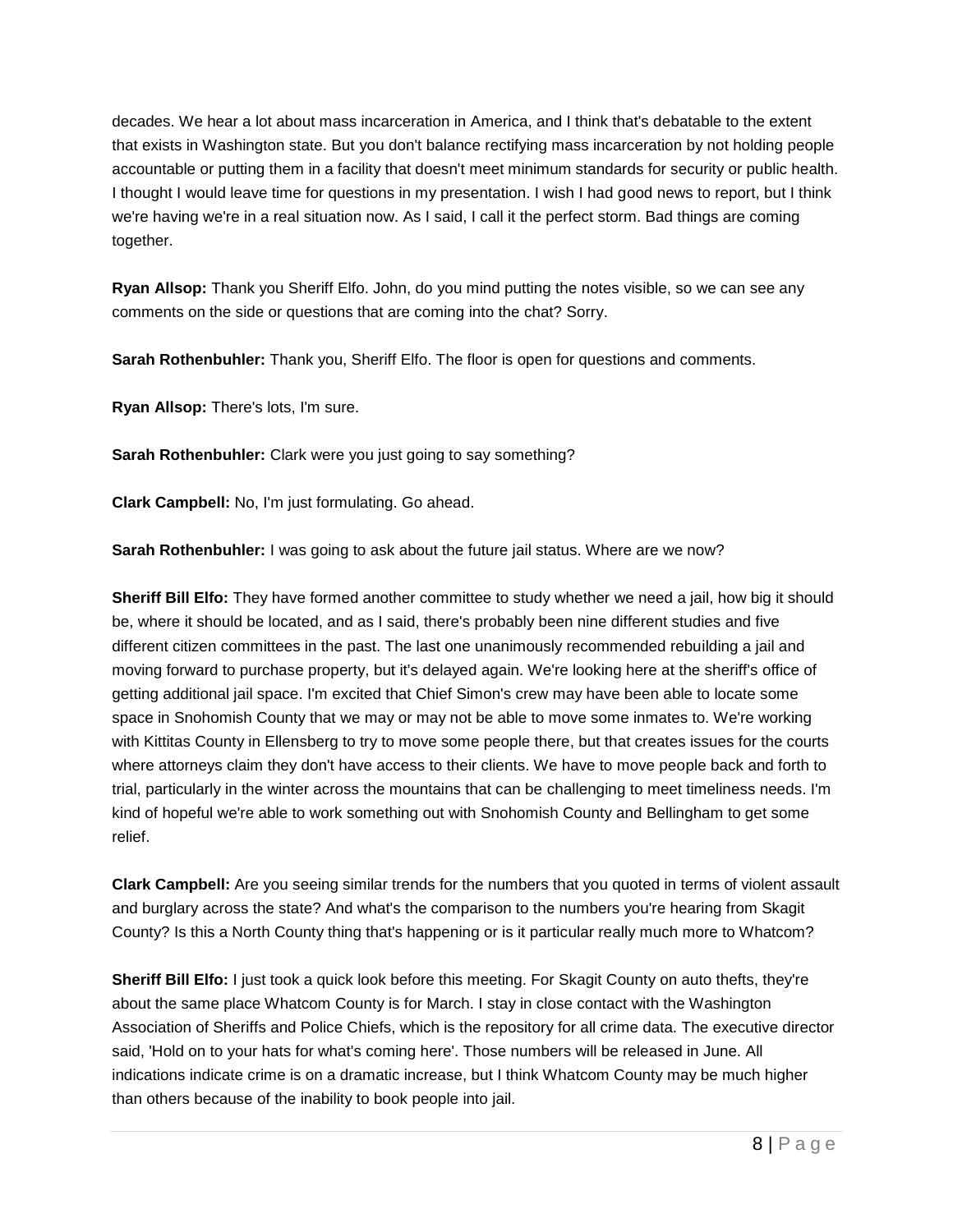**Sarah Rothenbuhler:** Does Whatcom County become a bit of a target with the word out that our police force are a bit handcuffed?

**Sheriff Bill Elfo:** I don't know if anybody that I know of that moved here for that that reason, but we've had people we've arrested that have moved to Washington State from California, because they have a three strikes law down there that's much more stringent than anything in Washington state. They're already on their second strike, so they reposition themselves in the state of Washington. I thought that was interesting. As far as somebody coming to Whatcom County to take advantage, I just can't articulate a specific instance of that.

**Sarah Rothenbuhler:** Any other comments?

**Senator Sefzik:** I have a question.

**Sheriff Bill Elfo:** Senator.

**Senator Sefzik:** Well, first of all, thank you, Sheriff Elfo for the presentation. I just wanted to -- so we're on the same page where we can clarify -- you are not claiming, Sheriff, that the cause of crime is solely because of the lack of a jail space or solely because of statewide legislation. You're saying that those two factors compounded have perhaps caused some of the recent crime in Whatcom County? Is that a fair description?

**Sheriff Bill Elfo:** You stated it very accurately.

Senator Sefzik: Thank you, Sheriff.

**Ryan Allsop:** Sheriff. It was 20 years ago when you took over the job, and the jail need is very different than we probably would have expected back then, I would assume. Today, the mental health side is a major factor. I would assume in a current jail being built or a drug rehab being a portion of the jail possibly. Do you feel that if we reposition the jail to actually treat more and less 'just incarcerate', would that sway the public opinion to vote for it? This is about a public vote that we're not getting the votes we need, correct?

**Sheriff Bill Elfo:** Well, yes, that's it. But the last proposal did have a facility in there for mental health treatment and evaluation. Right now, we have mental health professionals that come into the jail to examine or treat the inmates, and there's very little privacy. They're talking through a chow hatch in a door. The facility that was designed that was supposed to go in Ferndale would have addressed all those issues. In the interim, the county constructed what they call a stabilization unit up in front on Division Street.

It has thirty-six beds, which is woefully inadequate, but I guess it would be a good start. But they're not taking people in there that would otherwise go into the jail. There's no mechanism, even though it was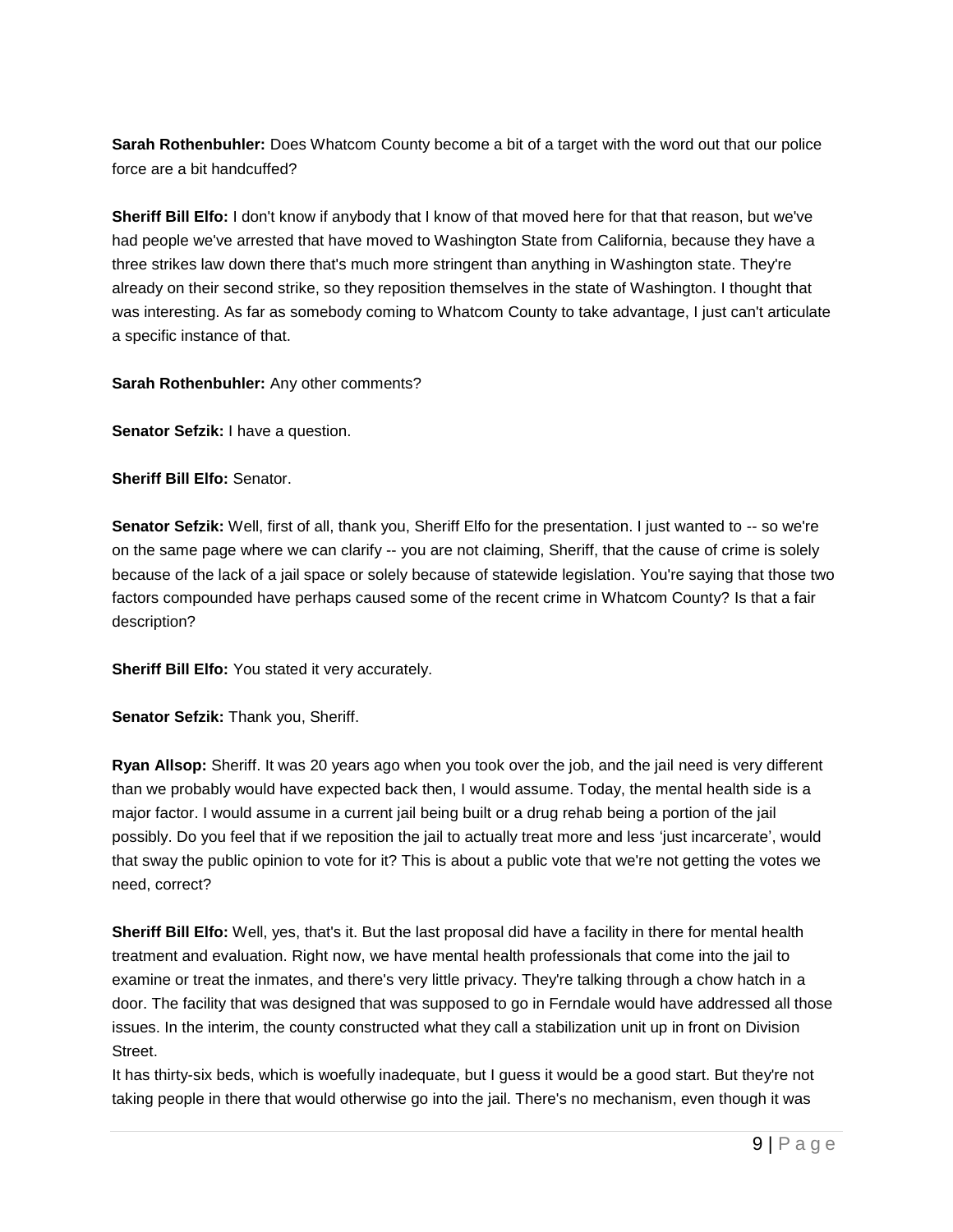promised in the beginning that we could put involuntary commitments in there. That's currently not the case. Part of their issue is finding people willing to work in that type of facility and have the appropriate credentials, so it's been very difficult for the health community to move that forward.

# **Sarah Rothenbuhler:** Mayor Fleetwood. Did you have your hand up?

**Mayor Fleetwood:** Yes. Thank you. Thanks for the report. I just wanted to share with people that I'm sensing a new unity as it relates to the question of the need for a new jail. All of the mayors in Whatcom County meet on a regular basis, and we recently all signed a letter that will be sent to the Whatcom County Council expressing our support. We've got a lot of diversity politically expressed in that group of mayors that convene on the left and the right. We all signed that letter unanimously expressing support for the need for a new jail, so I'm hopeful that we're gaining the political momentum. We need to do it as soon as possible, and I know that there's talk of putting a measure on the ballot, I believe, for next year.

**Sheriff Bill Elfo:** I appreciate your leadership on the issue. Mayor.

# **Mayor Fleetwood:** Thank you.

**Ryan Allsop:** That's great to hear. I think that's fabulous. I would agree from my personal friend group that is mixed politically, there's a clear desire for remedying the problems that locally based that's in our control and that being one of them. In the interim, we need some solutions. We've all tried to permit a building here in Whatcom County and know the length of time. That's next month's meeting, but even for a jail, it's a real process. It's design development that's 3 to 5 years out I would assume realistically by the time you get it on a ballot at the earliest. We don't want to wait 3 to 5 years as a community, so what are some interim steps we might go with that could impact this and make it harder for criminals or, I guess, less desirable for criminals to be around here?

**Sheriff Bill Elfo:** I think we should proceed with what the City of Bellingham is working on to use alternative jail space in other counties that may have a surplus. But we've got to be a little careful with that at the same time. Previously I did that with Snohomish County. I was able to convince the council to get a contract with them, and they limited it to healthy inmates that don't cause problems at that time anyhow. Most of the ones we had that fell into that category were already out on some type of release program, but then they became so overwhelmed on rather short notice, they had to cancel it. We had the same situation with Yakima for a while. We were sending people there. Then they had to cancel us because they got a more lucrative contract from another community. I think it needs to be all hands-on deck looking for alternatives where we can house people and ease up these restrictions to the extent, we can for those people that really need to be in jail.

**Sarah Rothenbuhler: Executive Director Fix.** 

**Rob Fix:** Rob Fix with the port. Thanks for being here, Sheriff. What causes this issue to have to go on a ballot? How come they can't just build a jail and bond it and do it from the counties already?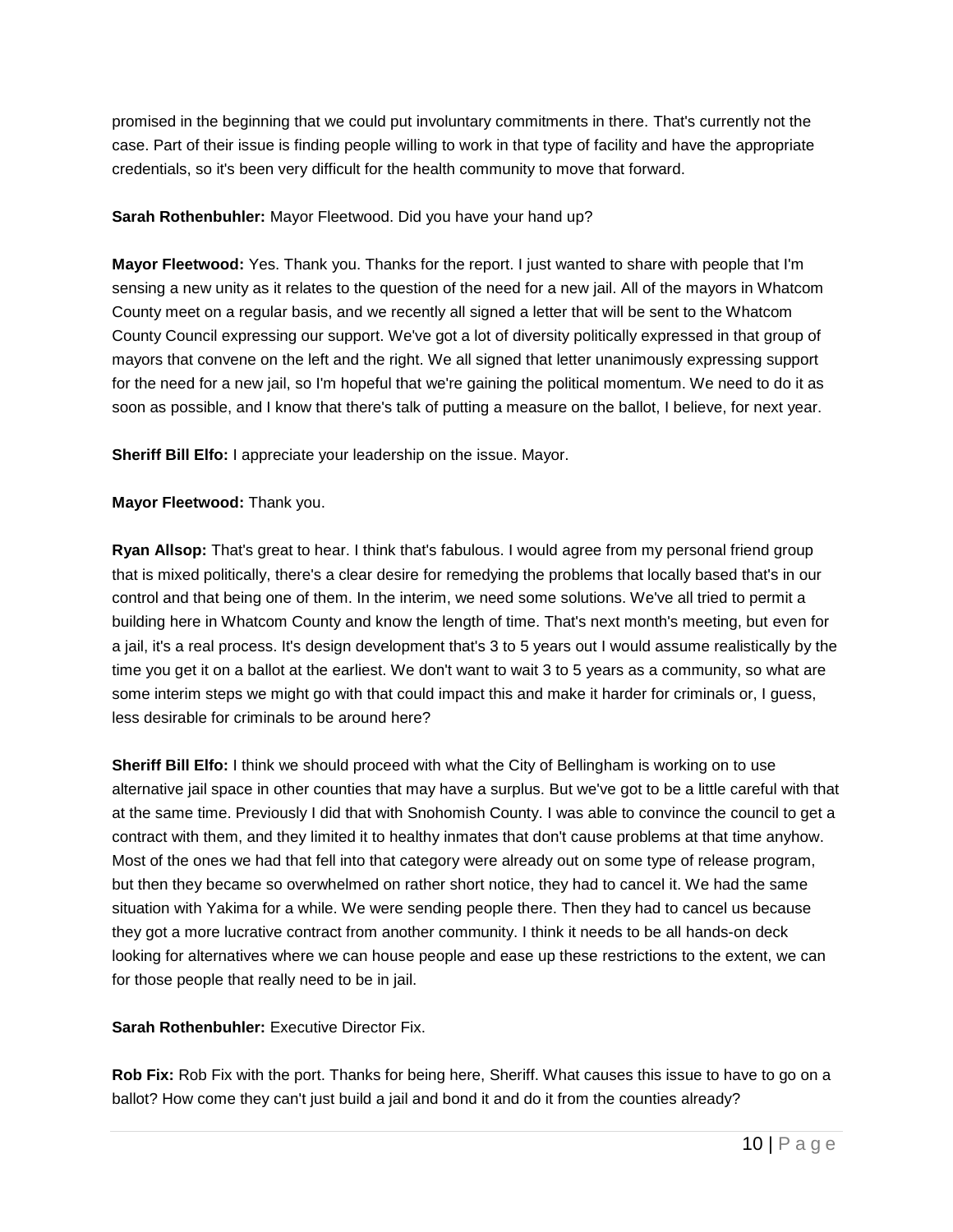**Sheriff Bill Elfo:** I don't think they believe they have sufficient revenue coming in to do that. When I first worked on a proposal for the jail, we were talking about \$38 million. Mayor Fleetwood was on the County Council back then, and we couldn't get the support from the executive's office at that time to move forward. They wanted to build a temporary jail from 5 to 7 years and then build a main jail. So, we took what we could get. The proposal from 2015 to build a similar facility was \$120 Million, and I don't know what it would cost now. They haven't worked out the projections on the cost of constructing a new facility, but it really worries me if there's even sufficient capacity in the law to fund the construction of a new jail. That's for others that have an expertise in real estate and construction, but jails are very, very expensive to build. I'm just watching the paper as a citizen myself, what the schools anticipate they need to build a new school and what it actually costs. There's a sticker shock, so I imagine it'll be the same situation with a jail facility.

**Sarah Rothenbuhler:** Would it be possible to get the 2019 proposal? Maybe your office has that, and we could just attach it to these meeting notes. We're in a bit of a Groundhog's Day.

**Sheriff Bill Elfo:** We could do that. It's actually, I believe, on the county website. All the documents, all the plans, everything that was proposed is on there for the public to see. They're very transparent about it.

**Ryan Allsop:** Sheriff Elfo, I guess people that get DUIs often pick up garbage. There's a truck I see occasionally on Squalicum Way with work crews out there picking up. What about it? I don't know how successful that program is. I've always thought if you litter in this town and cause problems in this town, maybe you should be a part of a worker clean up. Is there any sense in that?

**Sheriff Bill Elfo:** We continue to do that. We're somewhat limited because of COVID, but at the jail work center, we have work crews that go out every day. They do litter control. They do salmon habitat restoration. They do maintenance work for county facilities and City of Bellingham and county parks. We have a number of contracts, and these are minimum security inmates. But what we're seeing are a lot of the people that have mandatory jail time on a DUI, even the first offense is one day, they could satisfy it by just day report. We have others that have other sentences for minor offenses or where that's appropriate, and they get extra credit. They get out early for doing good work, so we are doing that. I just got the latest numbers for 2021. I just don't have them in front of me. I was going to put those into a report.

**Sarah Rothenbuhler:** We've got three more minutes for Q&A.

**Clark Campbell:** It sounds like the process here on the jail issue is that the council has to vote on. Then it goes to a bond measure, and that bond measure would have to go to the public for a vote. Is that correct?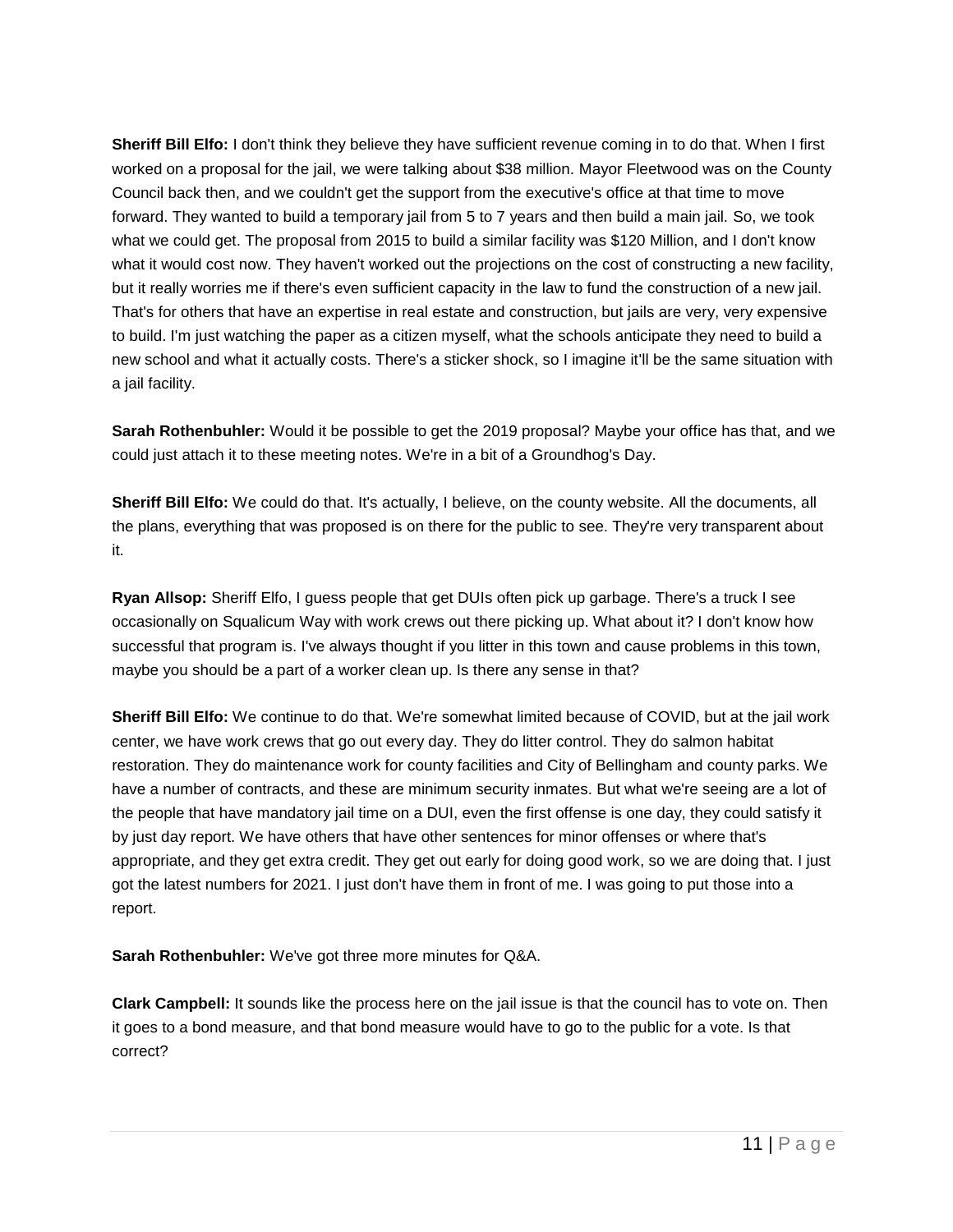**Sheriff Bill Elfo:** My understanding of the process is they have to get the revenue source first. So, I think there's 2/10ths of 1% sales tax available that can be used for the construction of jails. Once they have the revenue coming in, then they can apply for the government bonds.

**Clark Campbell:** Just as a quick follow up. Our whole function here is to provide business and commerce-related advice to the council, so if the mayors have come together on a letter and have submitted that to the council - if we get a copy of that letter - that would be something that this group could then vote on in support, which then provides more advice and consent to the Council on support of this issue. Then that would then hopefully provide enough momentum for the Council then to move to the next measure, which is to look at what the funding mechanism would need to be to then put that to a vote of the public.

**Sheriff Bill Elfo:** That's correct. And they could also go for a property tax to do it, but I'm not sure if there's enough bank capacity to do that. Mayor, I haven't seen that that letter. I know of its existence. I know the nature of it. If you have that, could you forward that?

**Mayor Fleetwood:** Absolutely. We can make sure that letter gets forwarded to this committee and to you directly, Sheriff. The council would vote at a time that they choose. If it were to be put on a ballot in 2023, they'd presumably vote on it sometime in the late spring or early summer. They would vote by resolution to place a funding measure on the ballot as an initiative for the people of Whatcom County to vote on. Then come November or whatever time they choose, they could, theoretically put it on as a special election. Let's just assume that it's on for November for the regular election, and that people would be able to vote on that. If it then passed, you would have a source of income which could be bonded to develop the sufficient money to pay for the jail, and presumably they'd be able to actively begin the work of building it thereafter. There's a scenario I think, but I'll let the county speak to the details. Broadly, that's what would happen.

**Blaine City Manager Michael Jones:** Mayor Fleetwood. I have an email open with that letter, so I'll just go ahead and send it here in a second.

**Sarah Rothenbuhler:** And Councilman Elenbaas is sending that letter too.

**Senator Sefzik:** And me as well, please.

**Ryan Allsop:** So, to add on to Clark's comment. This group would also be happy to be involved in that funding process. We have been asked to be a part of Budget Committee staff questions. We're happy to be a part of that. Maybe we can come up with some creative ideas as well and help any way possible from the funding side. That sounds like a key component.

# *Bellingham's Public Safety Concerns, Presented by BPD Chief of Police Flo Simon*

**Sarah Rothenbuhler:** All right. Thank you so much, Sheriff, Chief of Police Flo Simon-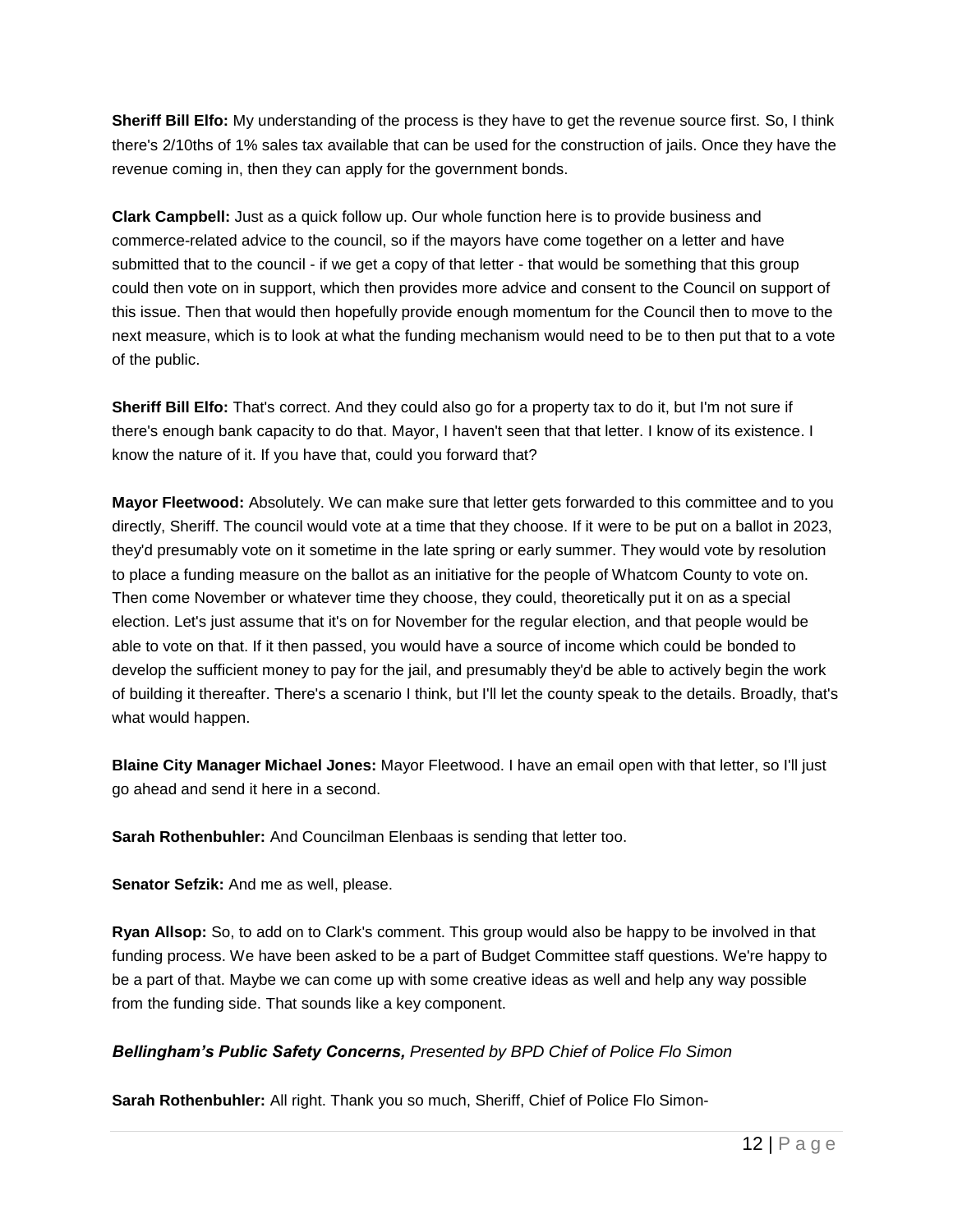**Police Chief Flo Simon:** Thank you, Sarah. I appreciate the invitation from the committee to come and speak to you. Sheriff Elfo, you did a wonderful job of stating the state of affairs in Whatcom County and Bellingham included, and I think probably statewide. One thing you talked about having a perfect storm. The legislation, the retirements that have come up and the lack of staffing and also the issues at the jail. I'll start with what we're doing at the jail. As the sheriff alluded to, we're trying to get into contracts with the Snohomish County Jail to take prisoners down there or offenders down there, so if we can't put them into the Whatcom County Jail. Usually if we have a problem offender, we can call the jail ahead of time, and if they have space, they'll take them. But sometimes we have more than one of those that occurs. We also have a facility down south called Score, so if we need to book somebody into jail, I hire two officers on overtime, and they drive that person down south. It's an hour and a half drive. We book them in and drive an hour and a half back so that it doesn't take officers off the street.

We are working on a couple of different angles to alleviate that. We also have folks that are on home monitoring or ankle bracelets through friendship diversion, and I think that's been a good program for us. I think you're going to continue to see those issues until we have a new facility built that can house a multitude of different people, whether it's those that need the mental behavioral health or the offenders that need to serve time. The legislation is what the legislation is. The sheriff cited some data on crime statistics. Bellingham is in the same boat. Vehicle thefts have shot up 600-700%. The criminals know that we can't chase them. They're that smart. I don't know if they followed the legislation, but if you have somebody in a stolen vehicle and they don't pull over for you, well, you turn off your lights and get pulled over. That's just the way the law is. We have stolen cars every single day that the officers are going to.

The last part of that perfect storm is the staffing issues. I have twenty-two vacant positions. I've had to cut all my specialty units. There are no motor officers. I have one parking enforcement officer left. I have no neighborhood anti-crime team. What we had to do was focus on public safety and answering 911 calls. What we used to do was a 50-50 split. So, every officer, every hour of the day, had 30 minutes to be proactive and 30 minutes to answer 911 calls. That's no longer the case. Officers are going call to call, and dispatch is having to triage the calls that come in. So as a citizen, if you used to call the police department, we'd be there within 3 to 5 minutes. You might not see us for an hour or 2 hours, and so we're trying to get folks that have lower-level crimes to use our online reporting system so that the officers are freed up to take in-progress calls. You go people go downtown and they don't see officers. That's right. I don't have officers downtown. They're in cars answering 911 calls. We're trying to be creative with ways that we show up downtown or ways that people feel safer downtown. We have an ambassador program starting. We have hired security officers to be down there. We're trying to use other ways to make, specifically downtown Bellingham, a safer place. The legislation also passed an increase in percentage for retirees, so if I work years 15 through 25, I get an extra 5% added to my retirement. I have officers that are reaching that 25-year mark that now are going to get a 5% bump on top of what they would have gotten, and they're getting out of law enforcement for the reasons that the sheriff stated.

After the George Floyd incident, we all got painted with this brush that I could have not predicted, and the officers have had to endure some horrible experiences with what I call the vocal minority of Whatcom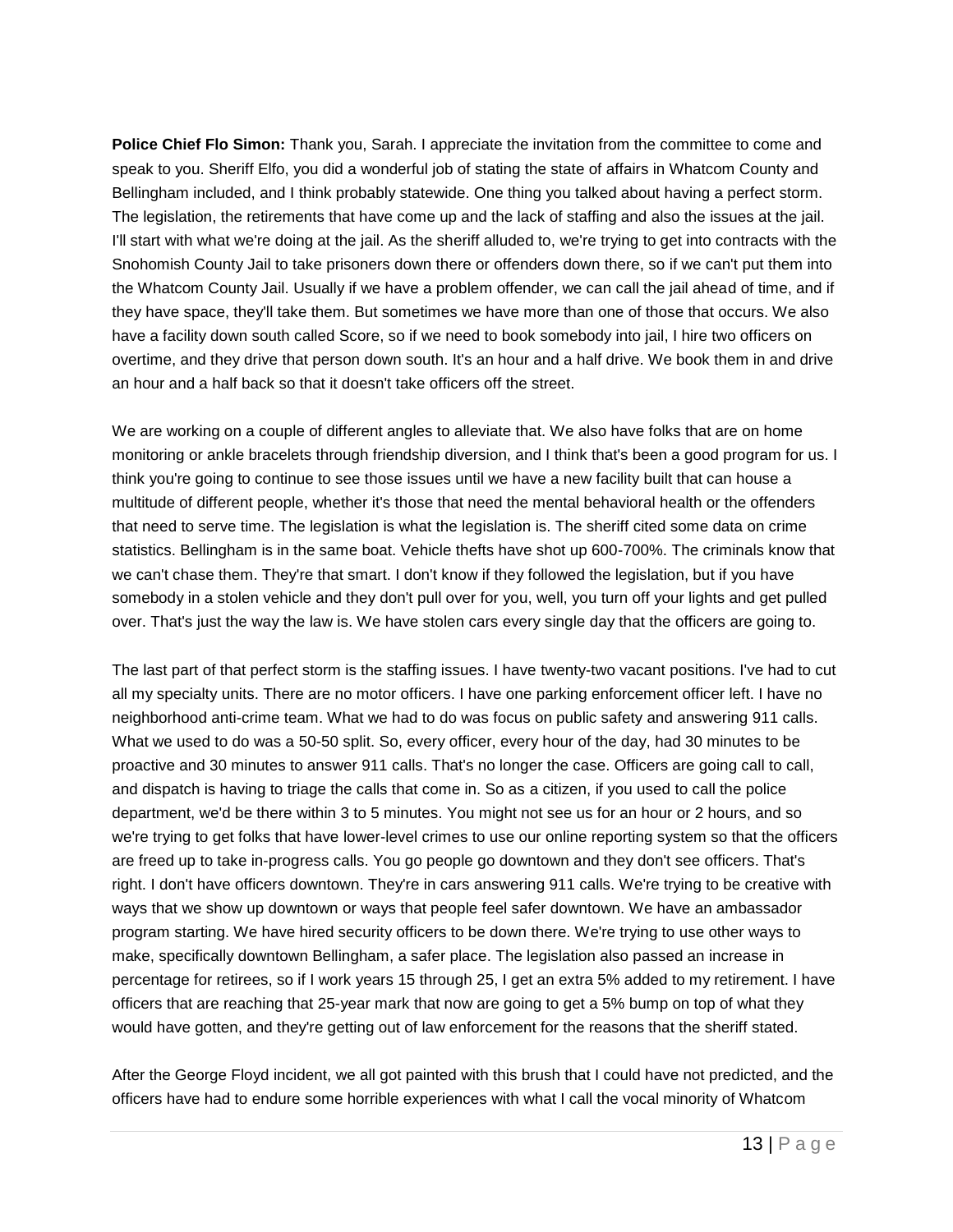County while the silent majority sat silent. I think that the silent majority is now starting to see what's happening in their communities, and they're starting to speak up a little more. They're starting to show support for law enforcement and for public safety. But people are leaving the field left and right. They're going to other cities. They're going to other states. And we are fighting for the same apples in the basket. We're not the only folks that are looking for officers. Seattle is looking to hire three hundred. I'm looking to hire twenty-two. What was once a career that people were knocking the door down to get in has somewhat stalled. Bellingham is unique in that most officers come here because they went to school here, they went to college here, or they have a spouse here. Other than that, we haven't been able to attract a large population of people wanting to get into to the profession. We're looking at creative ways to try to get people to come to work for Bellingham, because I tell you, I moved here in 1985 to go to college. I have thirty-two and a half years with the Bellingham Police Department, and these last two years have been the toughest that I've seen. I've not seen anything like it, and I lived through the Rodney King era where things turned around for a short bit, but then the pendulum swung back. This seems to be a little more.

The offenders seem to be a little more aggressive and not afraid to take shots at the officers, not afraid to get in fights with the officers, not afraid to go in big box stores and fill shopping carts up and just walk right through the doors and look right at people and go. So, it is a perfect storm. I think we're going to get through it, but it's going to take at least three years to get back up to the level of staffing that we were at. The mayor and city council has been generous in saying we could pre-hire officers, and I appreciate that but at the same time, I haven't been able to find them. We have a recruiting team that's trying to come up with different ways to get people here. Once you're here, you stay here except for when things like this happen. But usually when people come to the police department, they stay just like I did for thirty-two and a half years. And I didn't grow up here. There is something to be said about this community. It is a wonderful community, and we want to get it back to where we once were. I know you have a lot of questions, and the sheriff explained most of the same stuff that I would have explained to you. I'm happy to answer questions.

**Sarah Rothenbuhler:** Casey has a question-

**Police Chief Flo Simon:** Hi Casey. (from Zoom chat-- How much overtime have you had to spend this year and how much higher is that than previous years? Do you have officers turning down the overtime?) We have had to hire more overtime than in years past because of those staffing issues. On top of the staffing issues, you have people that call in sick, you have to hire overtime, because there is a minimum level of staffing that I need to have to keep Bellingham at least safe. If we fall below that level, then we do hire the overtime. The officers driving down to Score have increased that overtime. I'm looking at putting officers out there to do speed emphasis, to do walk arounds or walk abouts, those are all on overtime so that it doesn't impact the folks that are taking the 911 calls. But yeah, overtime is definitely up.

**Lance Calloway:** What is the situation with a lot of these homeless encampments that we're having around our community, particularly along Cornwall? How much time is going to be devoted to addressing the issues there that take away from other policing matters?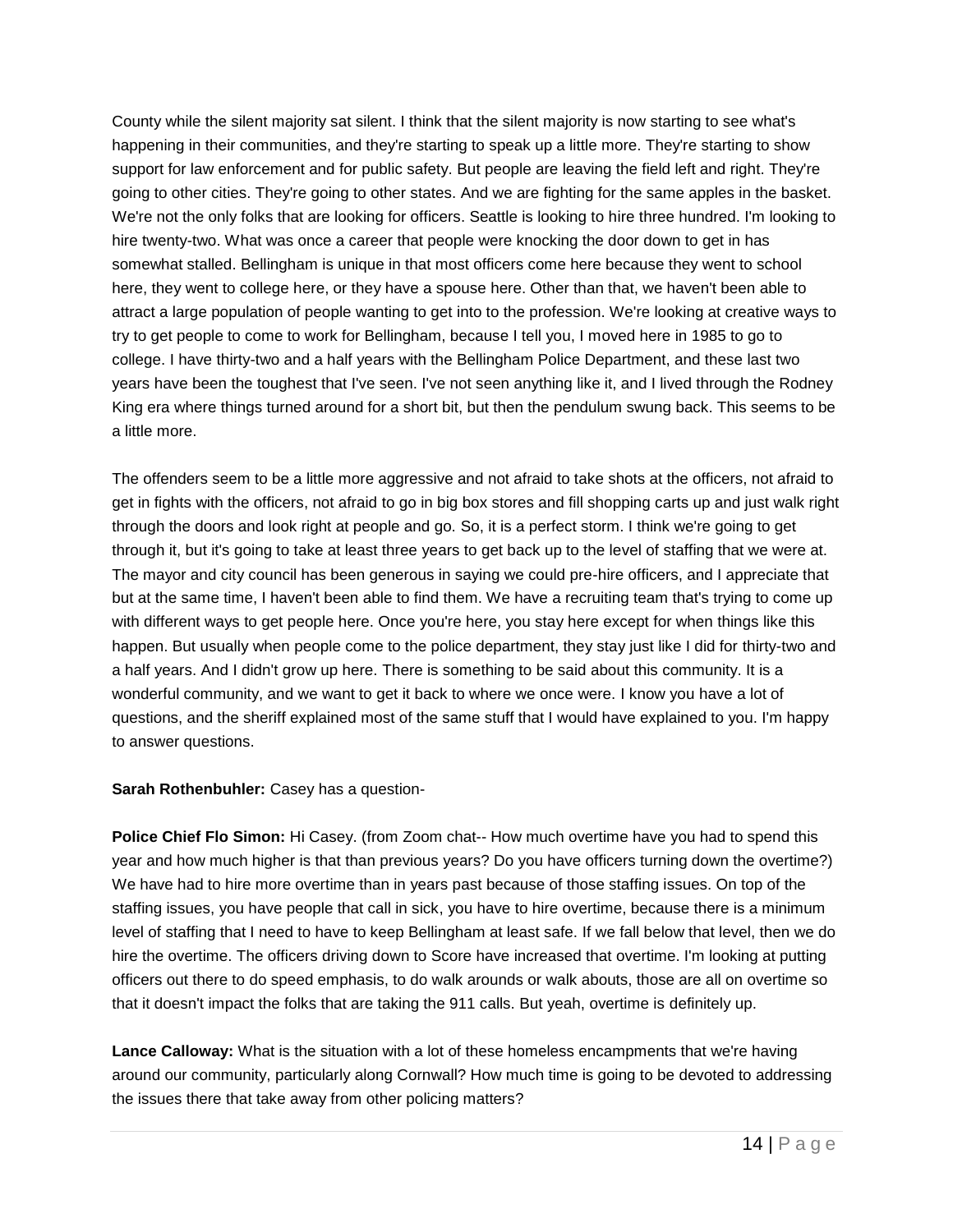**Police Chief Flo Simon:** That's a huge issue that we have, specifically on Cornwall, Lance. You know the whole goal of the program is for people who are living in their RVs, who have nowhere else to go, we just want to move them along every 72 hours. We don't mind if you stay in your motorhome, but if you stay longer than 72 hours, what happens is trash tends to accumulate. Rats tend to get there. It's a deplorable situation for anybody to live in. Lieutenant Murphy, who's our public information officer, has taken over enforcement of those RVs that are parked along Cornwall, ones that are on Civic Field. You need a person that's in there that knows who the players are. We offer them services. Every time we go meet with them, we offer to give them gas so they can move their rigs, recharge their batteries, but there are some folks that just want to stay there. Just move every 72 hours and none of this would be a problem, because the amount of trash that public works takes away from those encampments, the RVs and also the tent encampments, is huge, and nobody should be living in those conditions. There are plenty of services here in Bellingham to accommodate folks, and if they don't want to stay at Base Camp, there are other services out there that can help them. I think we've offered a lot of people services who have taken us up on that. Some of them have gotten into housing. What's left out there are the folks that have severe issues, whether they can't be housed somewhere, or they just don't want to be housed. That's the population that we're trying to figure out what to do with. So, at this point, if they would just move their motor homes every 72 hours, I think that the city would look a lot different.

**Mayor Fleetwood:** To jump in, we are enforcing that, and there was a period for a variety of reasons that we were not, including directives from CDC and the governor. Cornwall is much improved. Where there were 50 or 60 RVs at one time I drove down there the other day, and I think there were nine on that particular day. I would submit that we've seen some improvement.

**Ryan Allsop:** As a property owner on the north side of town, I've seen the disbursement of it. It definitely moved more and more towards the north end of town. I've dealt with them on building fencing, spending money on a regular basis, calling 911 (not as an emergency). I've had things thrown at me regularly. My wife's worried about my safety, and I'm wondering should I arm myself. I would agree with you completely. The people that are left right now that I'm dealing with, specifically in my area, they don't want help. The HOT (Homeless Outreach Team) team has been out ten times, so we're down to what I would consider drug addiction major and mental health often caused by drug addiction -- maybe there's underlying mental health. Is there anything now for that group that's left that's on the table? So far, the HOT team has been completely ineffective for my issues. This involves the bowling alley next door to us and all the surrounding properties. A any thoughts on that?

**Police Chief Flo Simon:** Well, the last stop is towing those rigs.

**Ryan Allsop:** These are mostly transient, no rigs. But as a property owner, private property owner, the loiterers that highly problematic.

**Police Chief Flo Simon: Public or private property?**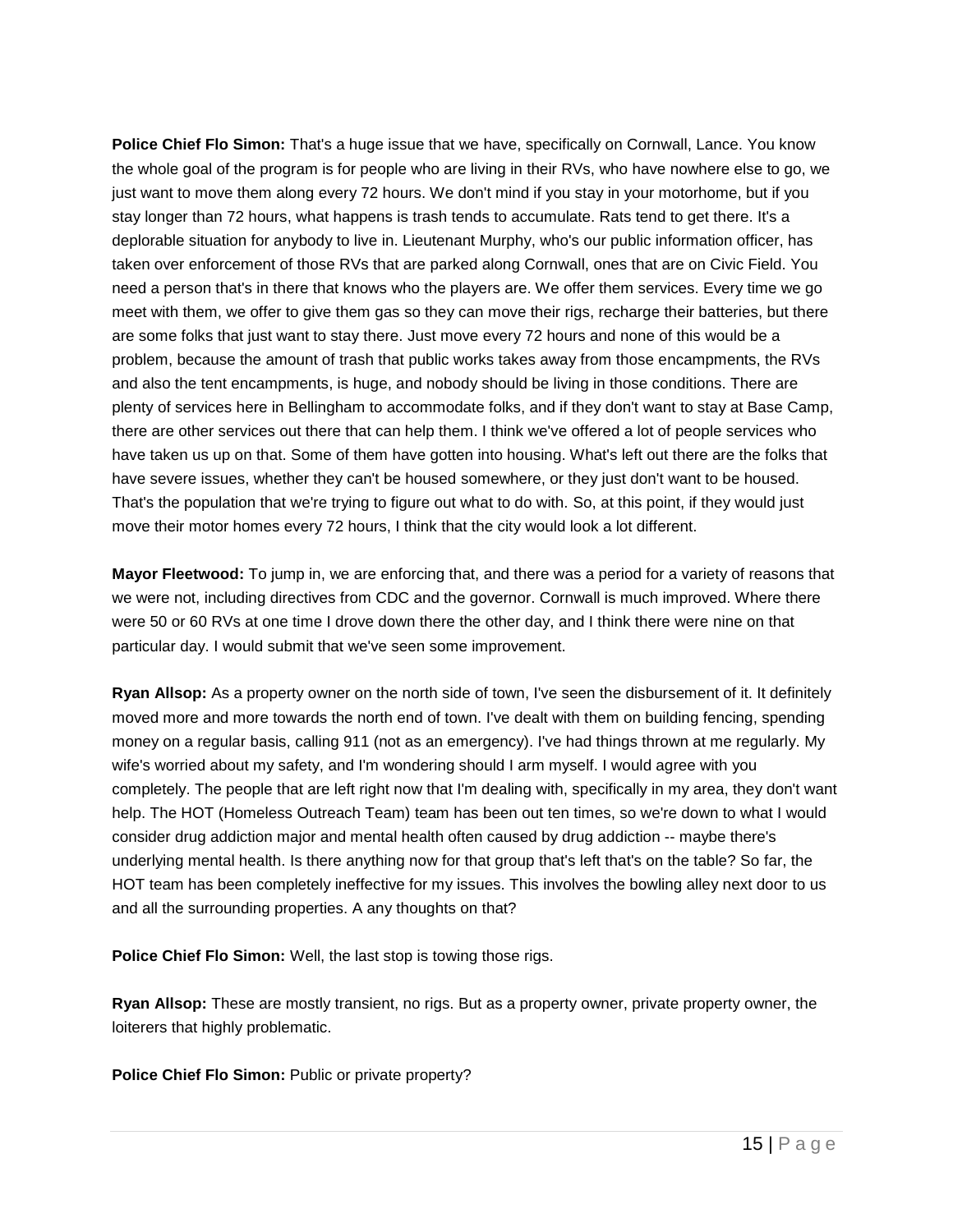### **Ryan Allsop:** Private

**Police Chief Flo Simon:** That's when it becomes a problem for us, because right now we're trying to clear all the public properties. I don't know what the answer is to trying to deal with that last element of the population that just dig their heels in.

**County Councilman Ben Elenbaas:** Chief Simon. Thanks for being here. I've been interested in your perspective because I hear Sheriff Elfo's quite a bit. We've established that a lot of the poor outcomes that we're seeing are from bad policy, and a lot of people want to talk about how these are unintended consequences of that bad policy. I don't think it takes a lot of life experience for some folks to say, I don't know if these are unintended, and a lot of us probably predicted some of the stuff we seen. So, from my perspective, when I think about keeping the community safe, there's another bad policy that we've seen that's had consequences to the overall health of the community. My question is of the twenty-two open positions that you have, how many of those positions are open because the officer left from a vaccine mandate that they didn't want to comply with?

**Police Chief Flo Simon:** Good question. Eight of those are for the vaccine and four of those got hired at other agencies.

**Port Commissioner Ken Bell:** Can I speak to a couple of things? I've got two dogs in this hunt. One is a wife who's in retail, and she actually is seeing it's not the homeless community. It's actually people who are more brazen, period, walking into small retail, not just the big box stores and walking out with things. They know that it's not worth the trouble of the shop owner or the small businessperson to pursue. It is a different face and a different culture because they know they can get away with it. I am concerned about that, that we've set a culture where people know they can get away with things, and you're going to see that culture permeate through more than just the people we would think. The second is, I've got a son in law, future son in law, who is an amazing guy, and you know that because my wife likes him. He will not come to Bellingham to work in the police department here, he's looking at Arizona. So, we're competing with a national market. We're paying incentives to drive law enforcement there not just what we can attract here, because Bellingham is a great place to live there. The ability to attract good officers to this location is going to require a Herculean effort, and I'm just hoping that our public figures are up for that. Whatever it takes, whatever incentives we've got to do to get our law enforcement back and to get our culture back. And Flo I just want to say thank you for your service. I know you didn't sign up for this in 1985, and things are markedly different. Thank you for that and thank you for not becoming an alcoholic in the middle of it, because I know that it would certainly drive me to drink.

**Police Chief Flo Simon:** Well, I appreciate that, Ken, but I might be a drunk. Alcoholics go to meetings, drunks don't.

**Ryan Allsop:** I think it's in Mayor Fleetwood's hands. Where are we on the final replacement of Chief Simon. She's done an amazing job to weather the storm that none of us really want to do that.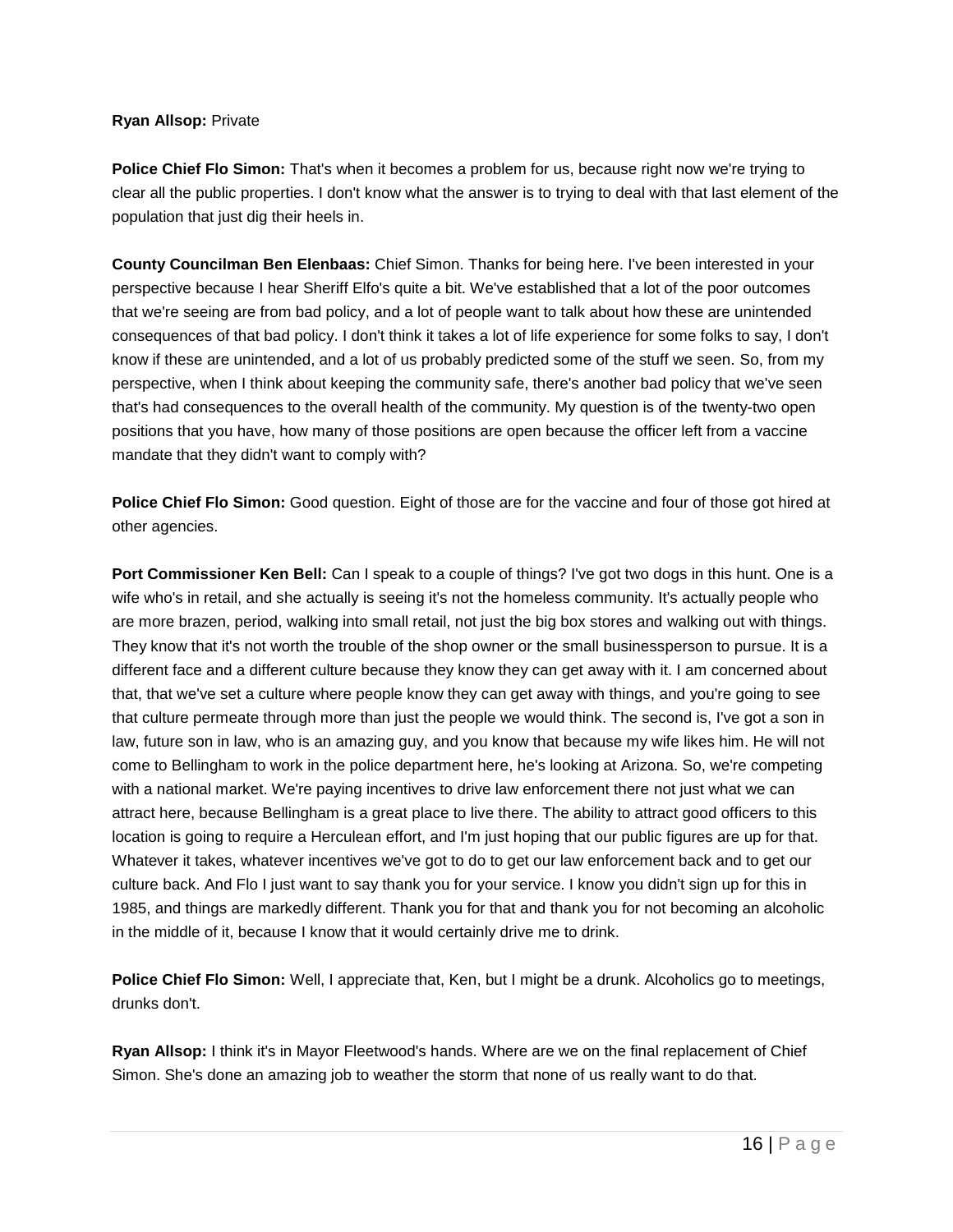# **County Councilmember Ben Elenbaas:** I was just saying keep Chief Simon.

**Police Chief Flo Simon:** 42 days, 13 hours.

**Bellingham Mayor Seth Fleetwood:** I would love to keep Chief Flo Simon, but she's already stayed on a year and a half longer than anticipated. I think that's about right, Flo? Chief Doll retired I guess it was in January of last year. Initially, Flo was going to stay on until the summertime, but she's agreed to stay on until June. The police chief search, as you know, the public process happened, and we're in the process of negotiating terms on the next police chief. I'm happy to say that you'll be hearing something soon, I anticipate. The plan was to have a new police chief ready to go by the 1st of June, and I think that we're on track to be able to meet that.

**Port Commissioner Ken Bell:** Mayor are you tracking what it's taking to attract officers to this region as far as incentives and salaries and signing bonuses?

**Bellingham Mayor Seth Fleetwood:** Flo spoke to that. I'm definitely familiar with the dynamic -- really challenging times as people have indicated multi-factorial that accounts for it all. A lot of dynamics at play. We did a market survey for a certain classification of our employees that was completed recently that we've implemented and incorporated, and that's a classification that includes the police chief. We learned in that process that we were 18% or so behind peers, comparable in the region, and so we increased to meet that. I think that the pay that we're offering right now is competitive. It's a great benefit package to work at the City of Bellingham. We'll see. I'm familiar with the challenge and the dynamic. Pay is a factor. It's not the factor. There's a lot of dynamics that account for why we get the numbers of people that apply to respond to a job announcement. And Bellingham, I've talked to a number of police officers that were in the classes in the mid-nineties that came to work in Bellingham, and they pointed out there was a job announcement for, say, three police officers and three hundred plus people would apply for that position. We've had similar announcements recently for jobs to work in the police department, be an officer in the City of Bellingham. Correct me if I'm wrong, Flo, in my detail, but I think there was one recently where we had five people respond. That's correct. Is it not, Flo?

**Police Chief Flo Simon:** That's correct and only two of them were qualified.

**Bellingham Mayor Seth Fleetwood:** Right. And as I think the sheriff indicated earlier, we have very high standards for the people that come into law enforcement. That just underscores the challenge of it all.

**Port Commissioner Ken Bell:** I was going to say it's more than just the salary and the bonuses. I mean, one of the reasons that Tyler won't come up here is because he can't afford the housing. For a young police officer, he can't get into the housing he needs. He can go down to Arizona. He can get a \$25,000 signing bonus; get the salary he wants and get into a single-family house. I think it's multifactor. It's not just the salary and the benefits.

**Bellingham Mayor Seth Fleetwood:** Absolutely.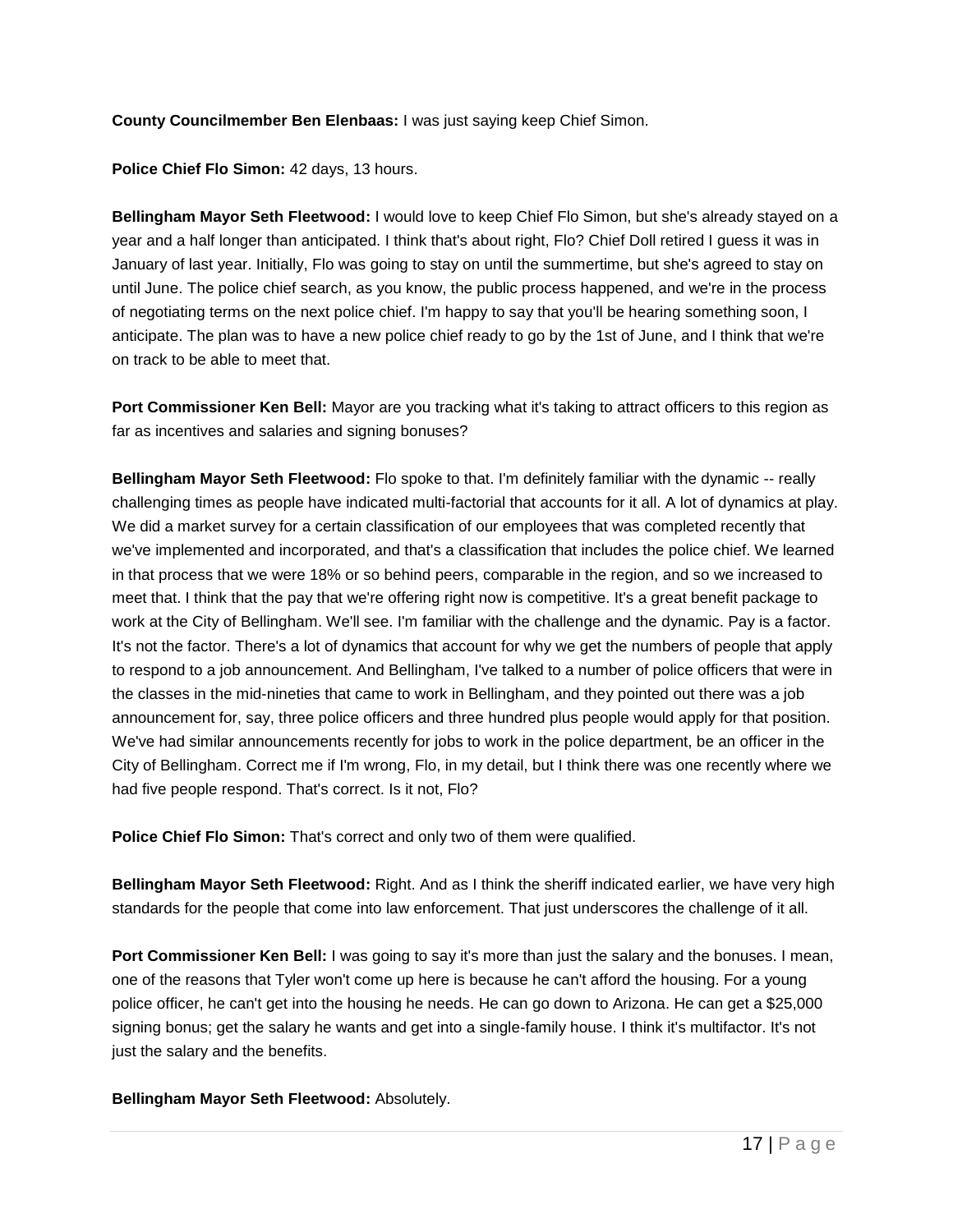**Ted Mischaikov:** I don't know who to ask this to, but I'm sure the knowledge is in the room so if anyone can just answer that would be great. I'm just wondering, just at a macro level, how many homeless are in Whatcom County or this population that's associated with homelessness? Does anyone know more or less.

**Mayor Fleetwood:** I think the others that are more qualified to answer this question. We've got a number of people on the call, but please jump in. I don't recall.

**County Councilmember Kathy Kershner:** We've got anywhere from 50 to 1,000 at any given time.

**Ted Mischaikov:** Let's just say it's 1,000. What's the collective financial resources annually spent at all these different agencies on this fabric of issues annually.

**County Councilmember County Councilmember Kathy Kershner:** That's a great question.

**County Councilmember Ben Elenbaas:** Take the number it was two years ago and multiply it by about ten through Covid. You'll get your answer.

I've heard \$20 to \$23 million.

**County Councilmember Ben Elenbaas:** I'm sure it's north of that over the last year.

**Ryan Allsop:** For the county or for the city.

Ted Mischaikov: For the county overall.

**County Councilmember Ben Elenbaas:** And that doesn't count non-profits and then everyone else. It's a tremendous amount of money and everyone yelling that we're not doing enough. They might be right. We might not be doing enough, but it's way more than we've ever done.

**Ted Mischaikov:** It's on a road map is 1,000, \$20-plus million, \$200,000 per year. Thanks.

**Lance Calloway:** Is it true that because of the services that are made available up here in Bellingham in particular but Whatcom County overall, that it does make it more enticing for those that are the homeless community?

**Police Chief Flo Simon:** We have heard that and there are definitely those folks that come up here, because they've heard that the services are good. They can get three meals a day and get things donated to them. But there's also a large part of the population that is from here, from Whatcom County. There is that mix.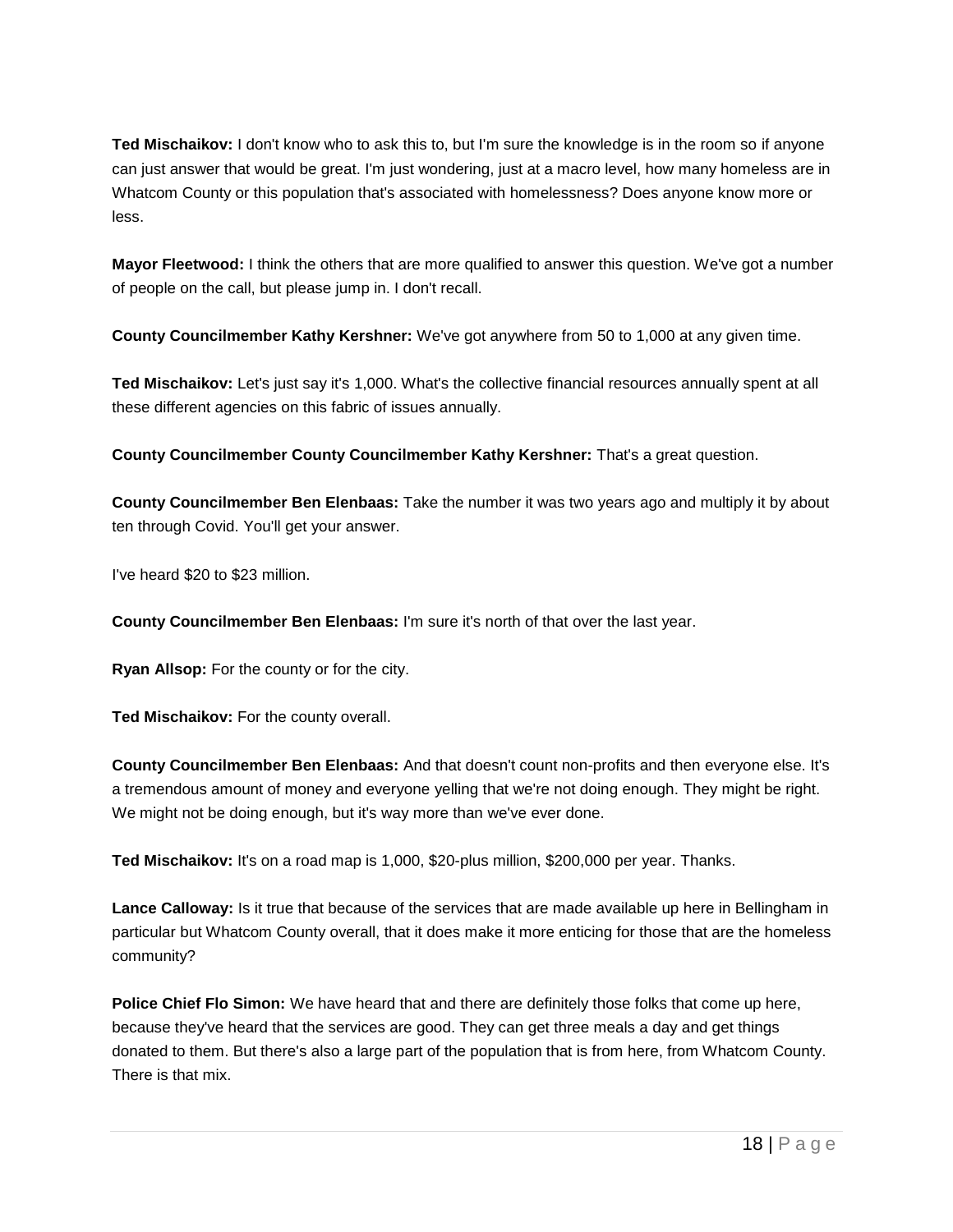**County Councilmember Ben Elenbaas:** There's been a statistic out there. I'd have to search for it, but it was presented to us in one of our meetings. It was where the last known address wasn't Whatcom County. It was higher than I expected it to be.

**Bellingham Mayor Seth Fleetwood:** If I can comment on that. The point in time count, which is around 1,000 people we know that around, I think it's 70% of those people are couch surfing, for lack of a better term. There are several hundred that are then on the streets. And of course, Bellingham just passed that 1590 sales tax rebate, bringing in an additional \$3million a year for affordable housing. The county did the same. We have a home fund in Bellingham, which is a property tax. I think it's \$0.38 on \$1,000 of assessed property value that brings in several million dollars a year. But as it relates to the question about, they're all coming here, 70% of the people that are identified in the point of time count are from Whatcom County. And of course, we don't do surveys of the homeless and ask them why. So, to that question of they must come up here because of the services that are provided. The truth is it's probably varied. There are probably some that have in fact heard about that come up for that reason, but it's not as though they've been surveyed, so we know with clarity why they're coming up.

**County Councilmember Kathy Kershner:** I just wanted to make a comment to Ted's comment and just broaden that a little bit. While there may be 1,000 in the homeless time count, there are thousands that are not homeless and are getting services. Some of that money is actually being used to support people that are not homeless and making positive improvements in their lives. So, it's not quite \$200,000 per homeless person, if that makes sense.

**Ted Mischaikov:** I was just to get an order of magnitude, resource per capita.

**County Councilmember Kathy Kershner:** It's still a lot of money.

**Ryan Allsop:** That's a tremendous amount of resource, and yet we have to use overtime officers to go to a facility that doesn't exist in our community. And we have inadequate services with what appears to be far above adequate resources. I mean, I'm not in the field so I am going to be very careful about making a comment. But just from my experience, what I can do with a quarter million for a person in their life per year. That's remarkable.

**Sarah Rothenbuhler:** Maybe there's another phrase besides homeless since there are resources available. That does create a lot of confusion. One more comment and then we're going to move on to Jack.

**Bob Imhoff:** I just wanted to ask Bill, how many jail cells do you think if we built a facility? How many cells?

**Sheriff Bill Elfo:** We've had different studies done by professionals that examine that and look at alternative options. I think they came back with most recently was 640. But I think we could do it with less than that if they were all at least medium security cells. When they built that jail work center, everything in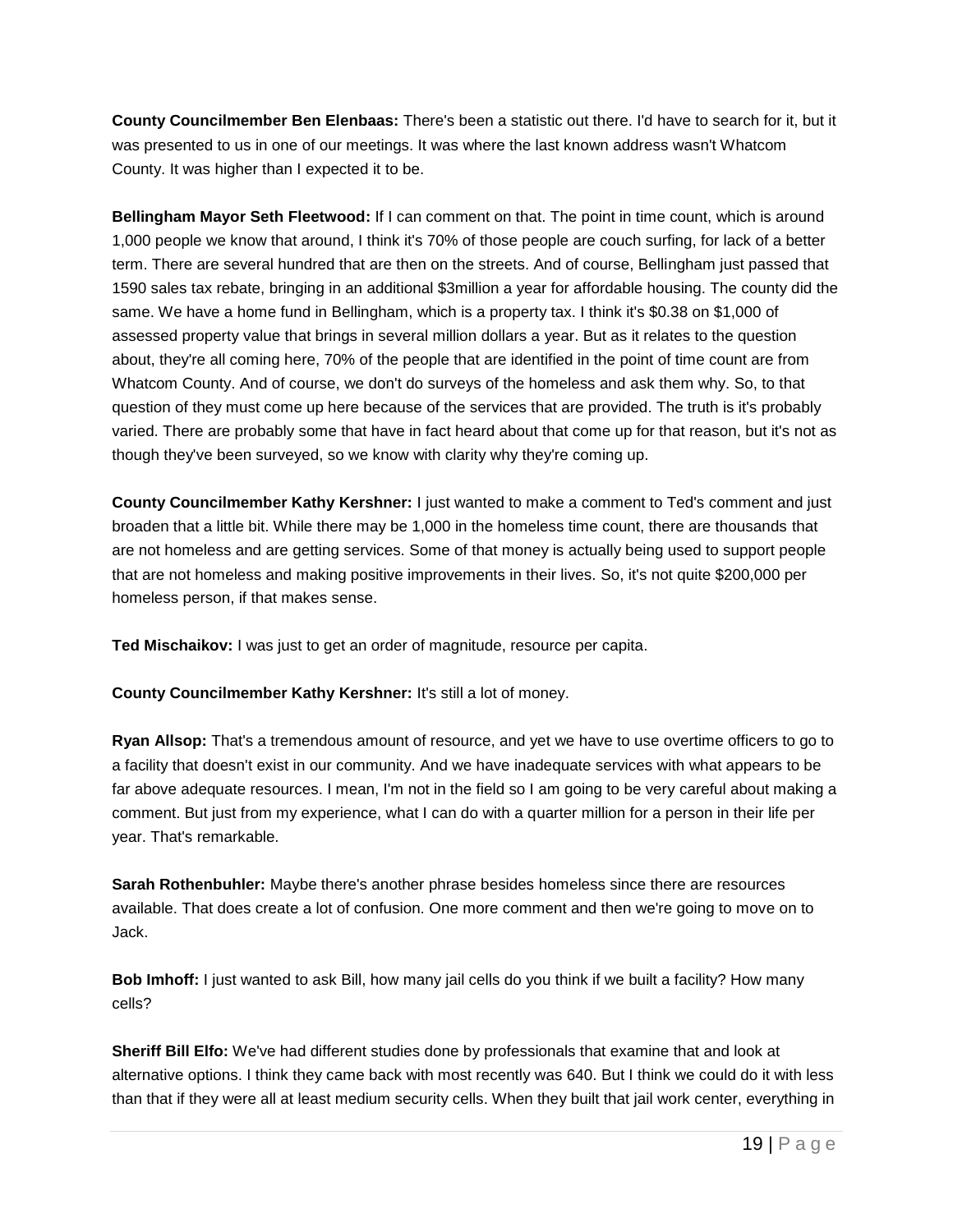there is minimum security. That facility sits half empty for the majority of the time, because we just don't have a lot of minimum-security people being held in custody any longer. I guess to answer your question, if we had somewhere in the area of six hundred beds or less, slightly less, and they could all be used for multipurpose inmates and designed in a way that we can minimize staffing, and if a lot of success was achieved in the criminal justice system, maybe shut down units and open them up if and when needed.

**Sarah Rothenbuhler:** We've got 2 minutes. Blaine City Manager Michael Jones.

**Blaine City Manager Michael Jones:** Thank you, sir. I just wanted to go back to someone in the room there commented on something that Ted said, and I don't know who that was, so I apologize. It's really hard from our end to know who's talking on the other end. But it is really important to recognize that the money isn't working the way that Ted suggested. I serve on the housing advisory committee for the county as well, so I'm a small city rep there in addition to here. Most of the money that's being spent is going to people who are housed. They're housed because they have rental assistance. They're housed because they're in subsidized housing. We're building units at substantial expense as anyone who knows who build's stuff like you Ted. It's expensive to build an apartment or a house, and so most of that money is not going to people who are on the street. It's definitely not a simple math sort of things like that, and the point in time count happened just a little while ago. The new data will come out in May, so there should be new information to update the 2021 number that Darby posted in the comment.

**Police Chief Flo Simon:** To add a little more to that, Michael. Most of the money that's spent on the folks that are on the street is in the cleanup process. We spend a lot of money on that expense.

**Sarah Rothenbuhler:** Thank you so much. We have 15 minutes left for the meeting. Darby has joined us, and if we had time, was going to speak of the downtown services ambassador program. If anyone is interested, and Darby if you have time, maybe at 12:30p if you want to give a brief, five-minute overview. Then I think you could talk about it at an upcoming meeting that you have. Does that sound okay?

**Darby Galligan:** Yeah, that sounds great. I'm just happy to answer any questions if people want to chat or I'll put my email in the chat in case people want to have an offline conversation about downtown specific. Thanks.

*Introduction to Jack's BBQ, Presented by Owner Jack Timmon's Jack's BBQ (multiple locations Seattle area) has just opened at 1327 State Street*

**Sarah Rothenbuhler:** And now, Jack Timmon's of Jack's BBQ, our silver lining to this meeting.

**Jack Timmons:** Thanks for warming up to all with all those happy thoughts. I'm Jack Timmons, and a friend of Ted's whose sister ran a halfway house. I was on the board of directors in the neighborhood of Madrona in Seattle for many years, so I can talk about that. It was a great program before I talk about barbecue because it just took people off the streets for six - nine months at a very low cost. It's like a third or fourth the cost of prison. And they would ask them, 'do you want to go to prison or rehab? Go to rehab.'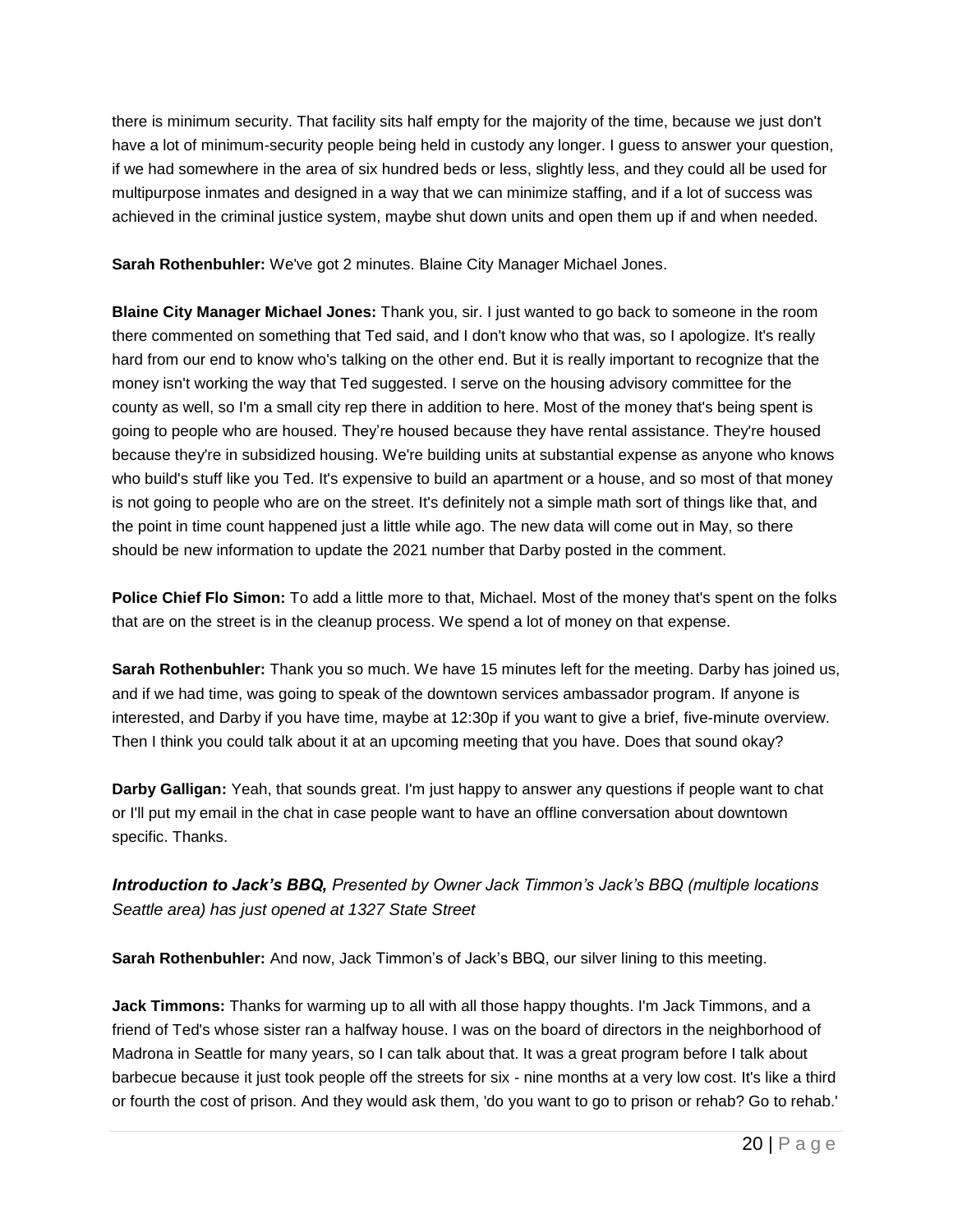Recidivism is high, but they were off the streets for 6 to 9 months. It was a great deal, and then I think the governor cut funding for that. It disappeared and we're where we're at.

### **Sarah Rothenbuhler:** What was that program called?

**Jack Timmons:** That was Genesis House, and his sister is still involved, Monica Ramsey, with such things, but it was very cost effective. Anyhow, so I moved here with the barbecue joint, because it was a smaller town and get out of that Seattle crime. (laughter) I ran, I signed the lease. I'm not going anywhere. We're going to make it better.

# Police Chief Flo Simon: It's your fault.

**Jack Timmons:** That's right. That's right. Seattle. Seattle brought it all up here. I grew up in Texas, in Dallas and moved to the Northwest 33 years ago on a job with Boeing. I was a computer guy, ended up working at Microsoft for a number of years. Didn't get rich. I wasn't a genius. But I worked at Microsoft for many years, and then ten years ago I went to barbecue summer camp in the Meat Sciences Department of Texas A&M. Why wouldn't you? I've always had a little barbecue pit in my backyard all my life. After that, I toured all the super famous barbecue joints in central Texas around Austin, and that area was settled by Germans and Czechs, and they weren't like Southern barbecue guys with sauce and stuff. They just had butcher shops, and they would smoke cuts of meat to make them last longer. Just salt and pepper, no sauce. And that's a good way to do barbecue. Some of them are still open. It's a fun tour. If you ever go to Austin, hit those old places. I came back from that all inspired, started doing barbecue parties. Everybody thought I was a genius because I knew how to do brisket. It's just not an over-served product in the Northwest. I got a bunch of buddies -- we chipped in about an old dive bar in the SODO neighborhood of Seattle, just south of downtown. I had never even worked in a restaurant. Ted was one of the investors. When we bought the property, they're all like, well, Jack might be able to pull this off, might not. Can't be that risky of an investment. That was eight years ago. We opened multiple locations

I came up here because Bellingham is so charming. We looked at Spokane and Boise and other places but this place is gorgeous. We did have homeless people break into our walk-in the day, the night we open, and the next day homeless were all around. You have to lock every single door. It all of a sudden, I was like I didn't get away from any of the craziness of Seattle. It was so bad that my pit guys who work at night -- two in the morning -- asked if they could buy a gun, and I said no. I gave them pepper spray and stuff, but when they cleared the homeless camp out from underneath I-5, that was right by us, there was no more problems. Nobody came around for many years. In Algona where we opened a restaurant, they just send them all to Seattle.

The Bellingham restaurant is in the old Greyhound bus building where The Copper Hog used to be. It's just gorgeous, and it's got a beautiful bar. We're open for breakfast, lunch, and dinner on every day except Monday, or I would have brought in breakfast tacos. We get our brisket and our cheddar jalapeno sausage and put it in this perfect tortilla with cheese and eggs and stuff like that. So, it's fun. We have great cocktails. So, do you want me to talk about the homeless issues of the restaurant? I think we all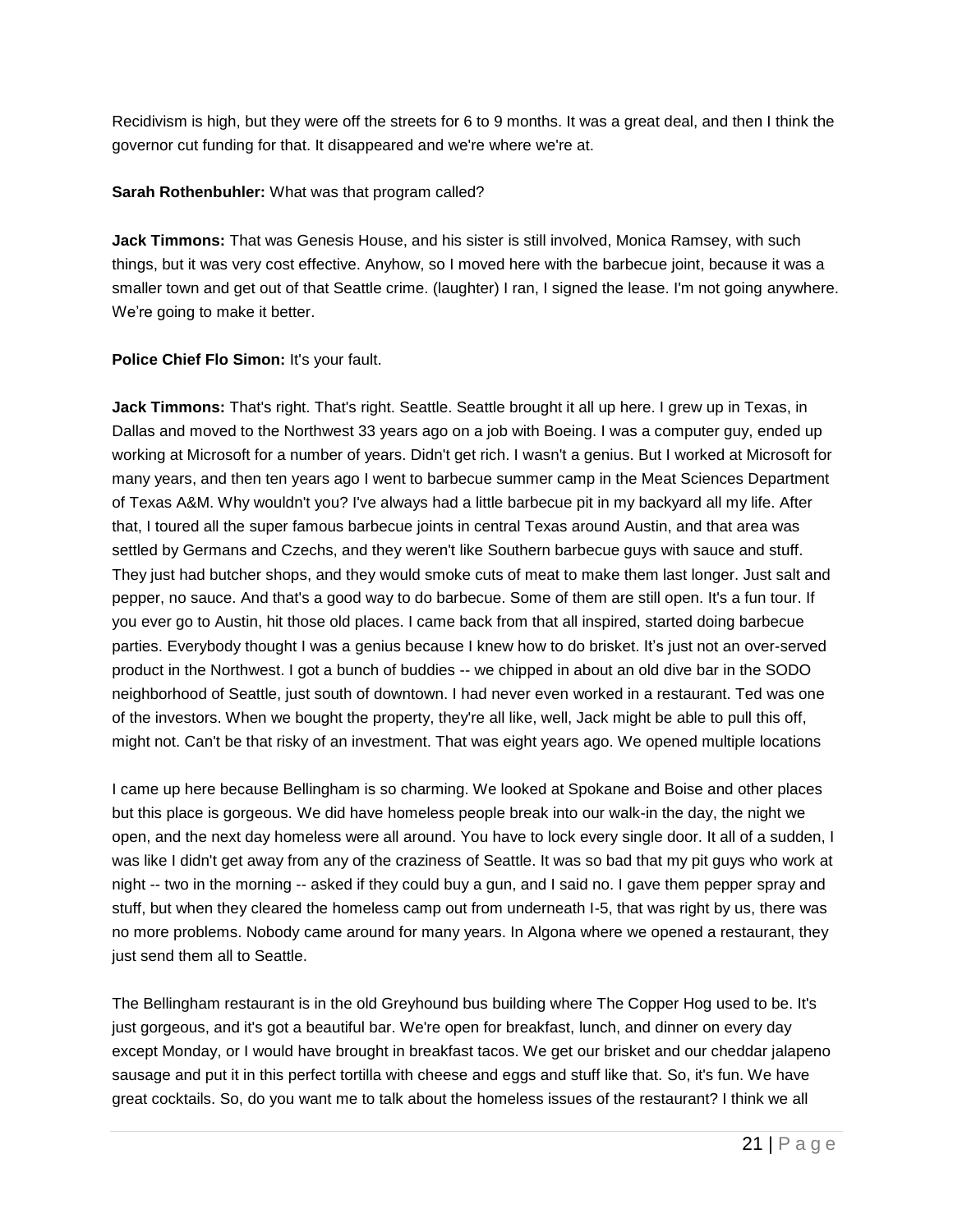know what they are, right? It kind of mentioned them a little bit. It is hard for businesses like us. I've had customers on Facebook comment like 'Oh, it's too bad you're downtown. We would love to come see you.' I'm like, Is it that bad? And it's kind of like, if I walk around the block, somebody's always in your face asking for something like a San Francisco-level of aggressive right now, which is surprising, because you never think of Bellingham like that. It's always voted Top Ten Places to live or retire and all that kind of stuff. It's hard but I'm pulling for us now. I'm downtown and a presence.

**Sarah Rothenbuhler:** In all fairness I asked Jack to come to our meeting focused on deteriorating community safety because when meeting him at his opening our first comments were beautiful building, great staff, amazing food and then wow, there are so many on the streets and not necessarily looking for help, for this size of town.

**Jack Timmons:** And they were literally crawling in the building. If you don't lock the door, they come in and they look around in the basement. They stole stuff out of refrigerator. It's like you almost need an armed guard. The police are welcome (laughter)

**Ryan Allsop:** Officer Johnson's on here.

**Jack Timmons:** We're open Tuesday through Sunday.

**Sarah Rothenbuhler:** We're laughing, but it's tragic for everyone, including the people we're enabling.

**Jack Timmons:** It is. It's sad because it's so not the Bellingham tradition, right? And you see it happen in Seattle, San Francisco, and LA. You just go, oh, my goodness, it could never happen here. Kaboom.

**Lance Calloway:** Are you going to share recipes with Flo? (laughter)

**Clark Campbell:** We appreciate you being here and in particular that location. I think part of the solution is having businesses that are committed to being in downtown, that then creates traffic in downtown, then creates community in downtown. A good barbecue is a really good start in a really good facility.

**Jack Timmons:** Yes, it'll be fine. I'm sure we'll resolve this. I went to San Francisco ten years ago on the swim race, and you couldn't walk down the street. It was like a Mad Max. It was horrific. I went there two months ago, no homeless people. From Pacific Heights at the top of the hill down to Chinatown, all the way to the museum district, you'd see one or two downtown, a lot like you always did in the open. I don't know what they did.

**Police Chief Flo Simon:** They bought a big hotel.

**Ryan Allsop:** I was in San Francisco last week, and I did not want to go to college tours. I actually didn't want to go. I told my wife; can I skip that part of the trip? I actually felt way safer downtown San Francisco. The Tenderloin is still the Tenderloin, which is a tough, tough area. I walked right through with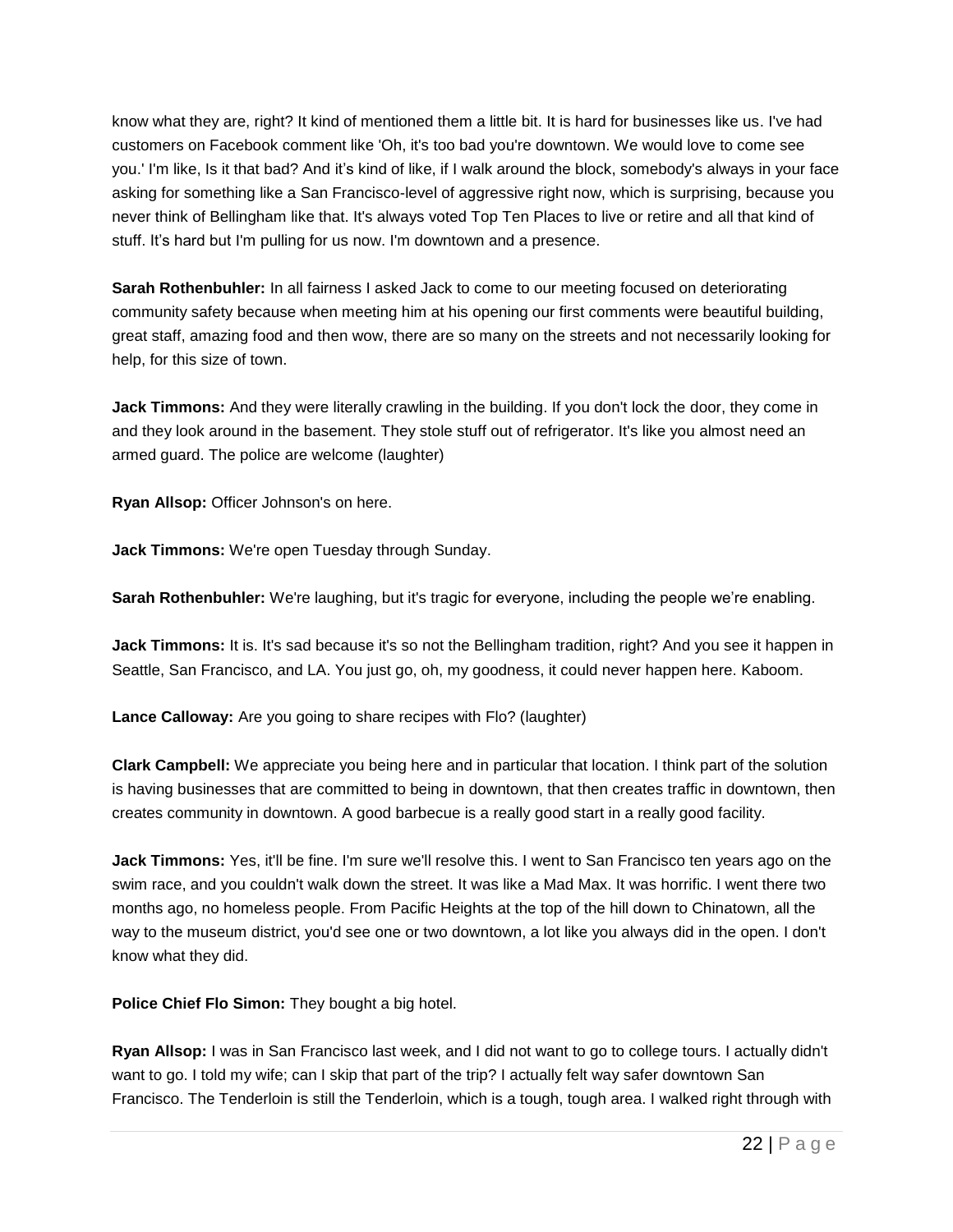my kids. They have security out there. They've hired two different security companies that are on the streets. They kick every tent off the street every morning by 8 a.m. They pressure wash it. They go through the streets, they're wet. They wash all that crap off the streets, and it's working. They do not tolerate it. Chinatown solved their own problem. The locals in there kicked everybody out, and they have no tolerance in the Chinese community up there. It is way, way better. And I walk the entire city back and forth.

# **Jack Timmons:** Night and day.

**Ryan Allsop:** Right. Compared to what it was. LA, I would say was absolutely the opposite. It is still a nightmare. We drove down there from San Francisco. But it's interesting because I did not want to go San Francisco, and I think it's something we should maybe start looking at. And it's only been in the last six months. They changed it fairly quickly. And I'm not saying it's perfect. And they did buy hotels, which you mentioned. They bought a lot of hotels and put people up in the last couple of years. Has kept the hotel business alive, because they are decimated, It has a lot of vacancy down there still. The businesses are still hurting big time. It was really interesting to see, because I've been a big proponent of this conversation in this group for a while now. To see that firsthand -- it's like they they're making a change. I would rather go to San Francisco than downtown Seattle.

**Port Commissioner Ken Bell:** Hey, Jack, can I can I just say thanks for bringing something we desperately needed downtown. I also want to discuss Genesis House, because as part of the overall discussion we had today, that is a piece of this puzzle. If we can take something as inexpensive as, say, a Genesis House - I speak firsthand experience. I did the same thing here in Denver, which is where I am today. And I think that if we could put our heads together, we could come up with some kind of a system like the Genesis House. If you'd be willing to sit down with me when I get back and have that conversation, maybe the first part of May, I think that's a tool in our toolbox that we haven't fully utilized. I think we probably should. By the way, I can't see your face but from the voice alone, it sounds like we imported Matthew McConaughey into our neighborhood. (laughter)

**Jack Timmons:** I think it's gotten worse over the years talking barbecue.

**Port Commissioner Ken Bell:** All right, all right, all right.

**Sarah Rothenbuhler:** And hopefully you get a chance to meet Casey Diggs who's on our committee and has Boundary Bay right downtown Bellingham. (Casey nods)

**Port Commissioner Ken Bell:** Also, I wanted to follow up with a question of Dana. Hey, Dana, can you talk to us about what's going on at the tribe at that level too.

**Dana Wilson:** On the crime wave?

**Port Commissioner Ken Bell:** Yeah.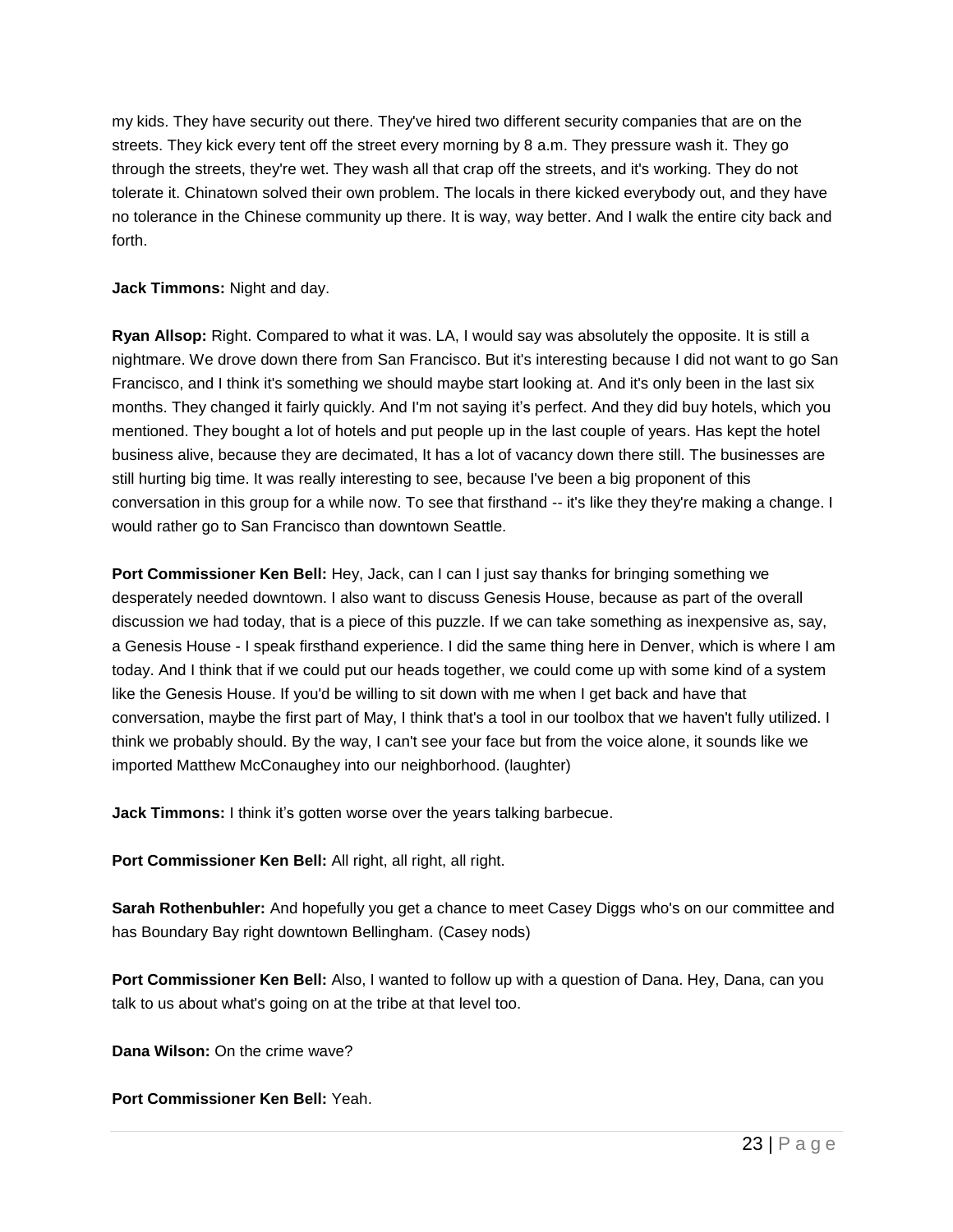**Dana Wilson:** I think the outreach is really helping and working. There's outreach going on out there. People are talking to the addicts and talking to homeless and seeing what their needs are and helping them get in that direction. And I think it's really working. That's the question I was going to ask you is how much of the mental illness and homelessness is drug induced and is that just a revolving door?

**Police Chief Flo Simon:** At this point? Yeah. What we're dealing with is folks that are having behavioral health issues or drug addiction, and they don't want to go to Base Camp, because they can't use their drugs there. So, we try to get them into treatment. They're not ready for that.

**Sarah Rothenbuhler:** Wasn't it, of those vehicles, it was over 90% had needles?

**Police Chief Flo Simon:** Yeah. A lot of needles.

**Dana Wilson:** And how much how much outreach is being done in Bellingham.

**Police Chief Flo Simon:** There's a lot of outreach being done by the Opportunity Council, the HOT Team, various services come down. They're trying to do outreach, but they're being met with resistance.

**Dana Wilson:** Can that outreach we looked at differently, as in maybe with prior addicts going down that have been there before. And instead of people that come from an office. Is some of that going on too?

**Sarah Rothenbuhler:** I believe that's a big part of the Mission's work.

**Clark Campbell:** I have a little experience in this. I have a daughter who just quit a job at the VA, and she's now working in Salt Lake City with the Fourth Street Clinic. She does medical outreach to the homeless community. There is particularly in this part of that community you're talking about, there's a lot of suspicion with the police, because the police are the ones that are moving them along every 72 hours and after the third time they're moved -- one because they're under drug addiction issues and they have mental instability -- that's a destabilizing situation. Then they have lack of trust. So then that same group doing outreach, it doesn't work. What they found is Salt Lake City has done a very good job, similarly to what's being done in San Francisco, is the city is involved in doing the work to keep the streets clean. They're doing the part that requires police enforcement for doing dangerous and breaking laws, but there is a different group doing the medical outreach, and actually knowing the names and where they live and what their medical conditions are and what their drug history is, gaining an actual background on that entire community. Then you can figure out how to get them into services.

I just get it from the weekly phone calls that I get from my daughter, and I'm like, I can't believe that that's the career that she's chosen to go into. It seems like that's the part is, is getting the medical outreach, getting a resource for that that's funded by the city. So that requires money. And then also having a good collaborative relationship between the enforcement side, the municipal cleaning side, and the medical outreach to get those people transitioned out. So, and you've got a group that's also getting in that that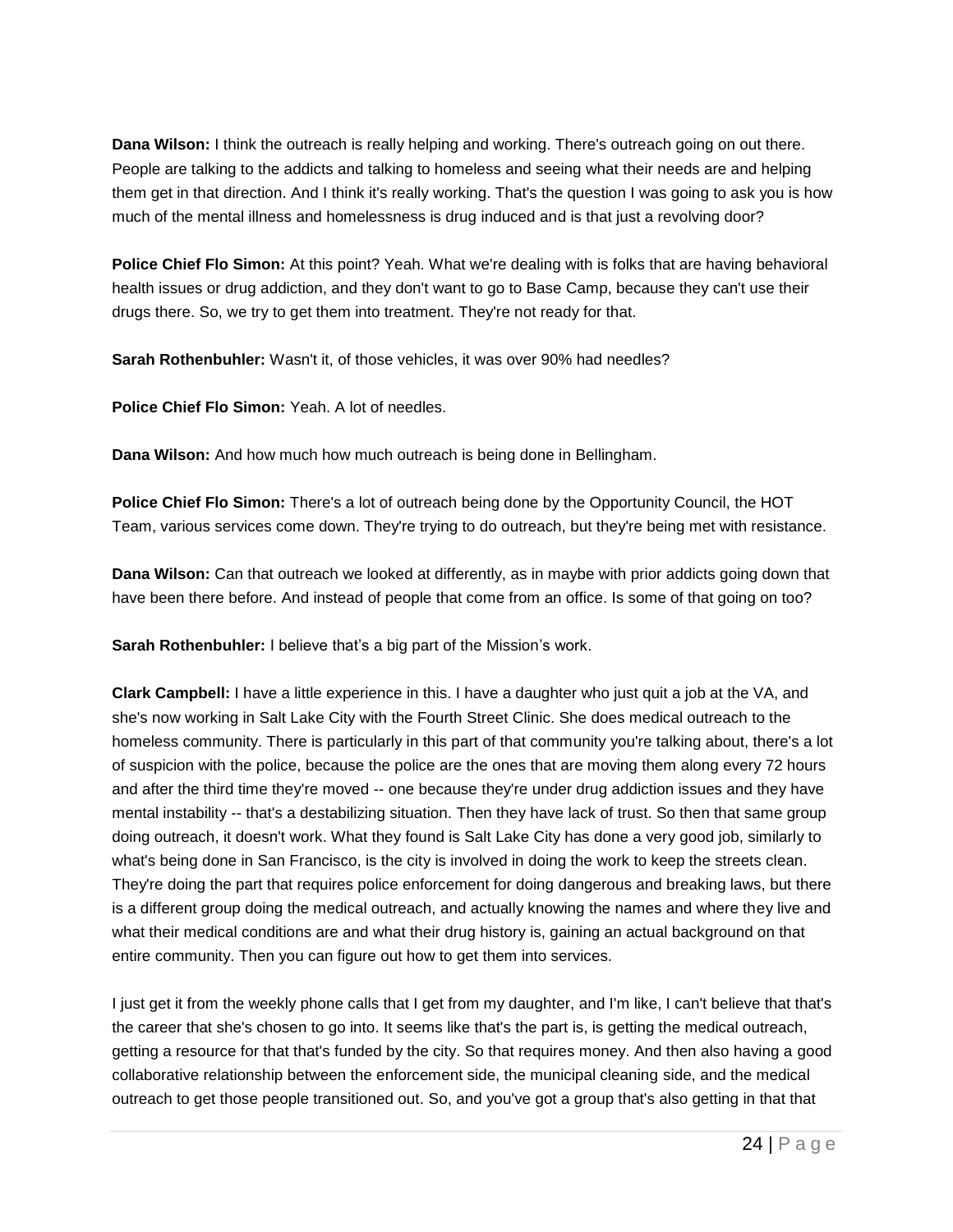community that's not wanting. To be given medical outreach, not wanting because of their mental condition. It's a really hard thing to see the same people over and over.

**Sarah Rothenbuhler:** Or at what point we're enabling.

**Clark Campbell:** There you have. Yeah. I don't know. I would say San Francisco and Salt Lake City would be two really good places for us to be trying to learn best practice from.

**Dana Wilson:** Well, I think with the recovering addicts going in, they can they could call the baloney. They know that they're not offending. They just know that 'you're not going to B-S me and what's really going on'. They can get in the door. Some of that I see is working. The trust factor is huge.

**County Councilmember Ben Elenbaas:** The Lighthouse Mission, which you mentioned, has a lot of prior users. They're able to go back and volunteer or get hired and do just what you're talking about.

**Unknown Speaker:** So, you suggest, the reason that the homeless are not there is because the programs. That's where the homeless have gone?

**Clark Campbell:** It's not that they don't have them and it's not a problem in those cities. It's a problem in every major city. What I think that they've come to learn is there's a certain amount of work that you can expect the police to do, and they're not going to fix all the problems. And if a lot of the funding for the police is to just do cleanup work, that's not fixing the root cause of the problem. Medical outreach is a different resource with a different budget with different people, and they can do different things. I think what we're going to find with this is you're not going to fix this problem solely by having bigger jails and more police. You're going to solve the problem by having that funded and in addition to, a lot more funding for medical outreach because of the scenarios it would be. If you don't, the problem is just going to continue, and I think that the trust issue is something that we have to come to terms with because of the nature of that population. You need collaborative groups that can work together. The medical community can work with the medical outreach together with the police.

**Port Commissioner Ken Bell:** It takes an addict sometimes to get to an addict. To Dana's point, the more trust you gain, you gain it because you've lived that life and you've come out of that life, and you could testify to that. I think it takes more than just the police and social workers. It takes a group of committed people that you find within the community to go reach out to their own community.

**Sarah Rothenbuhler:** Blaine City Manager Michael Jones, and then we better wrap this meeting up.

**Blaine City Manager Michael Jones:** I'm getting in a good habit here of getting the last word. I just posted a link in the chat, and I also sent it to Jennifer, I've asked her to forward it to the group, so you have it in your email. It's a great presentation on the causes of homelessness. Not to say that drug addiction, alcohol addiction, mental health isn't part of the problem, but the gentleman who gives the presentation does a tremendous job of using data and actual real information rather than anecdotal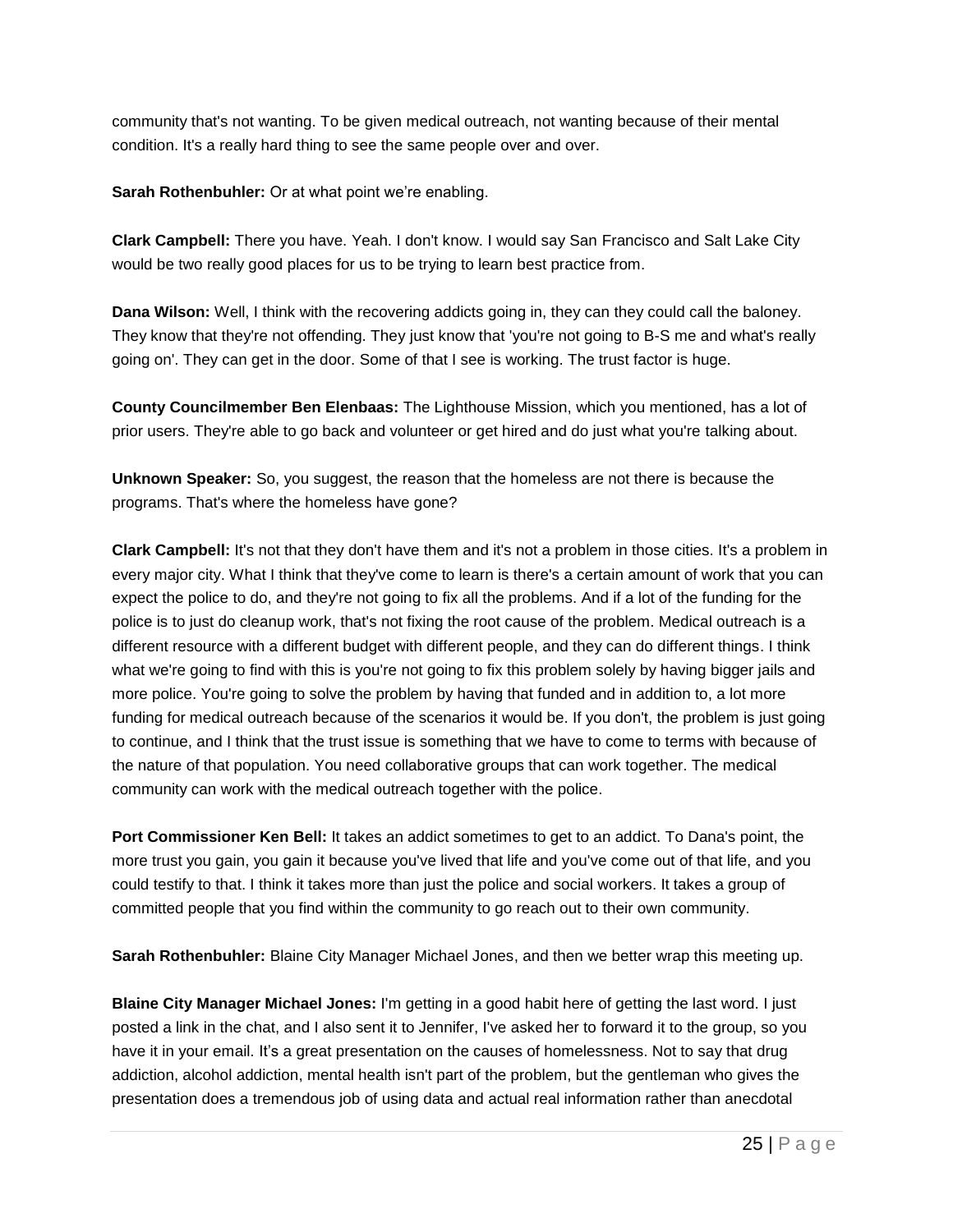information on demonstrating really the issue. The homelessness issue is a housing issue. We don't have a lot more people that are on the streets, because we have a lot more drug addicts and people with mental health issues than we did years ago. We have a lot more people on the street because we have a lack of housing available that people can afford to get into. It's a great presentation. I really encourage you to take a look. It takes about 45 minutes, but it's illuminating.

**Sarah Rothenbuhler:** Thank you Michael. Okay, we are at 12:35pm. Did you get a chance to introduce as you wanted to Jack? We went right back into homelessness.

# **Jack Timmons:** Barbecue!

**Sarah Rothenbuhler:** Thank you so much. And thank you, Sheriff Elfo. We're going to wrap this meeting up, but will just take a minute if people want to step out of the room or sign off and then Darby, are you good with 5 minutes Darby? And then you can invite us to the next presentation that you have? (I think she left.) Okay. We've got printouts from Darby's presentation at the table there if you'd like to look at it. The Downtown Ambassador Program. Are you familiar with this program, Flo? Do you mind giving us a quick overview of it?

**Police Chief Flo Simon:** The downtown ambassador program is set up to have people in polo shirts walk the streets of the downtown businesses and guide people where they need to be to basically be a presence in the downtown area.

**Sarah Rothenbuhler:** That's one more step along with everything else. Casey, do they have a meeting at Boundary Bay tomorrow? We might have lost Casey, too.

**Mayor Fleetwood:** It's going to be on Thursday, the 21st, I think, is what you're referring to. Put on by the Downtown Bellingham Partnership. Y.

**Ryan Allsop:** When did the Downtown Ambassador program start? Have you noticed any impact so far?

**Police Chief Flo Simon:** Mayor, are they up and running? Is the ambassador program up and running?

**Bellingham Mayor Seth Fleetwood:** No, I think it's scheduled to start next week.

**Sarah Rothenbuhler:** Okay. Well, thank you, everybody. Next meeting is the third Monday in May - May 16th - We'll be having John Janicki from Janicki Industries and also possibly talking about the the housing crisis. So, you're not alone in our headlines from Jack.

Thank you so much everyone for being here and everyone on Zoom. Thank you so much for taking the time to zoom in. And we also have plenty of room here in person if you are in town or have time to be here in person next month.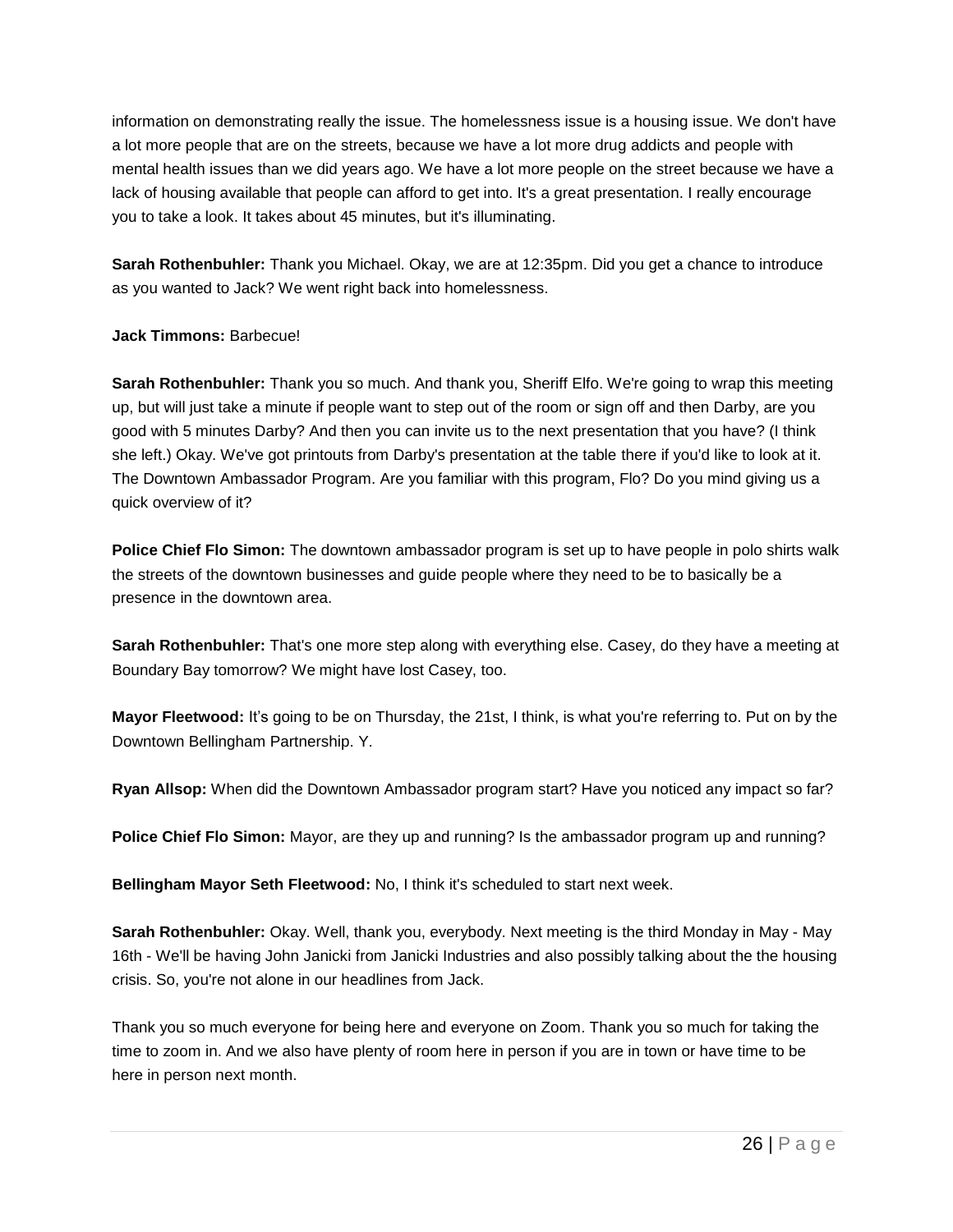**Clark Campbell:** Motion to close the meeting.

**Sarah Rothenbuhler:** Let's close it out.

**Clark Campbell:** I'll second that.

**County Councilmember Ben Elenbaas:** I just want to say that you can always judge how effective the group is by their attendance, and I'm incredibly impressed with this group. I also want to say I really enjoyed the conversation that happened here, but this is not the first time we've talked about all these issues. We've talked about that at council meetings, so I would love to see all you engaged in those as well. That's where the community weighs in what they want to see, and it's good for us who are allocating those funds to hear from people. Sometimes you don't have that.

**Sarah Rothenbuhler**: Thank you- and thank you so much for being here.

Meeting Adjourned at 12:45pm

Next meeting: Monday, May 16, 2022; 11am – 12:30pm hybrid with in-person and Zoom options available **Chat Messages**

**Guy Occhiogrosso:** Organized crime is increasing across the nation - the US Chamber is tracking this impact to businesses (especially retail, construction, etc). I would think this adds to our localized issues as well.

**Casey Diggs:** Hi Flo, Thanks for being here. With Staffing issues how much overtime have you had to spend this year and how much higher is that than previous years? Do you have officers turning down the overtime?

**Casey Diggs:** Thank you.

**Darby Galligan - City of Bham:** 859 individuals from 625 different households were counted in 2021.

**Darby Galligan - City of Bham:** https://www.whatcomcounty.us/910/Housing-Program

**Darby Galligan - City of Bham:** dgalligan@cob.org / (360) 778-8389

**Darby Galligan - City of Bham:** Downtown Safety and Security Meeting this Thursday: https://fb.me/e/2mrlvXVAQ

**Caseydiggs:** The 1/2 chicken was lights out…Great Job!

**Darby Galligan - City of Bham:** We're happy to have you downtown, Jack! Things are not all doom and gloom. :-) There's a great downtown business community, with optimism and momentum around downtown growth and vitality. I look forward to meeting you and talking more.

**Debbie Ahl (she/her/hers):** Ken - what is the Genesis House?